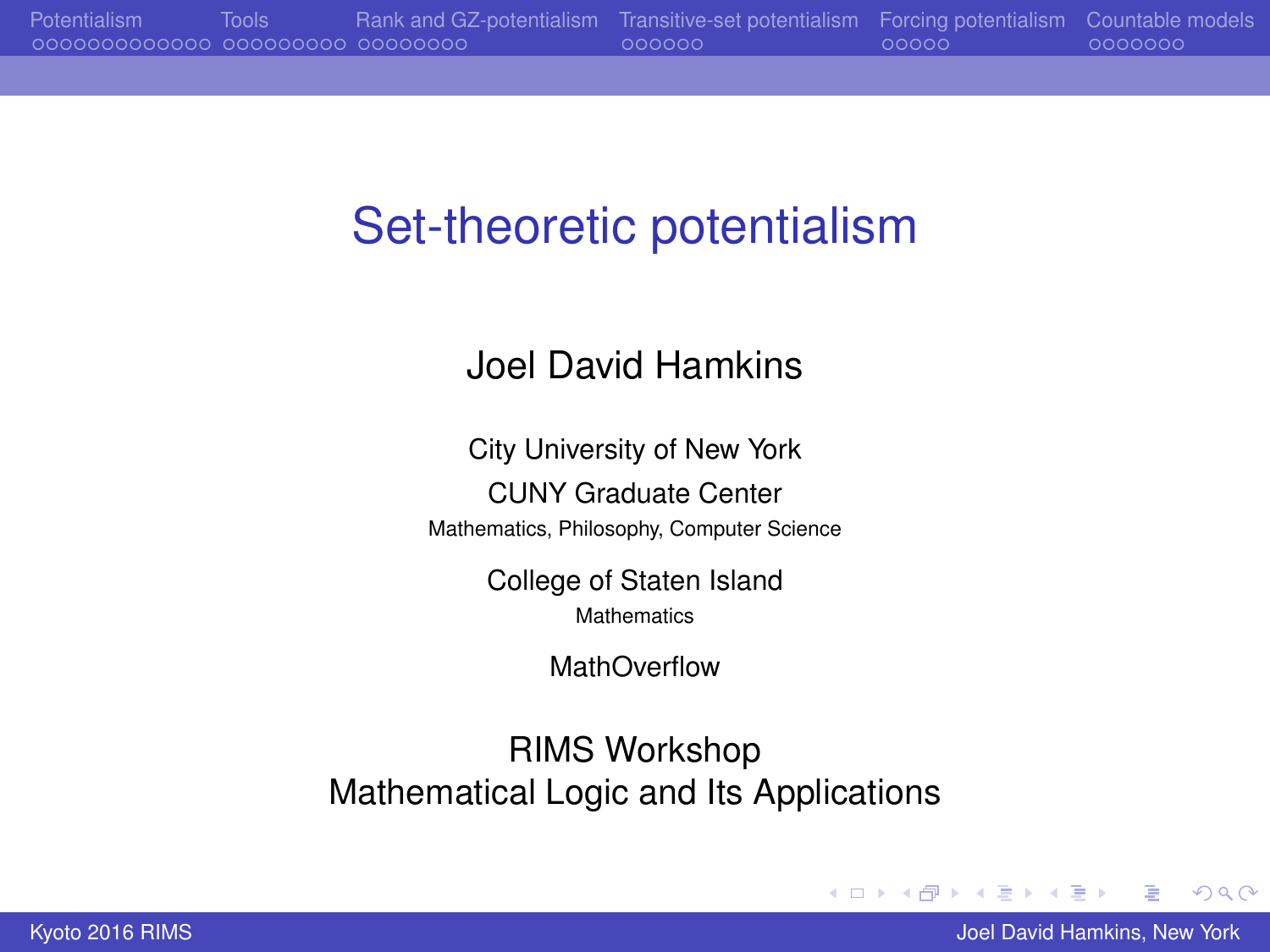[Potentialism](#page-3-0) [Tools](#page-16-0) [Rank and GZ-potentialism](#page-25-0) [Transitive-set potentialism](#page-33-0) [Forcing potentialism](#page-39-0) [Countable models](#page-44-0)

### In memory of



Yuzuru Kakuda

During 1998, I had the pleasure to live in Japan and work at Kobe University with the excellent research group in logic there. It was a formative experience, and I was very glad to have had the chance to interact with Kakuda-sensei and the other Kobe researchers. I have many fond memories of that time.

 $\Omega$ 

 $($   $\Box$   $)$   $($   $\Box$   $)$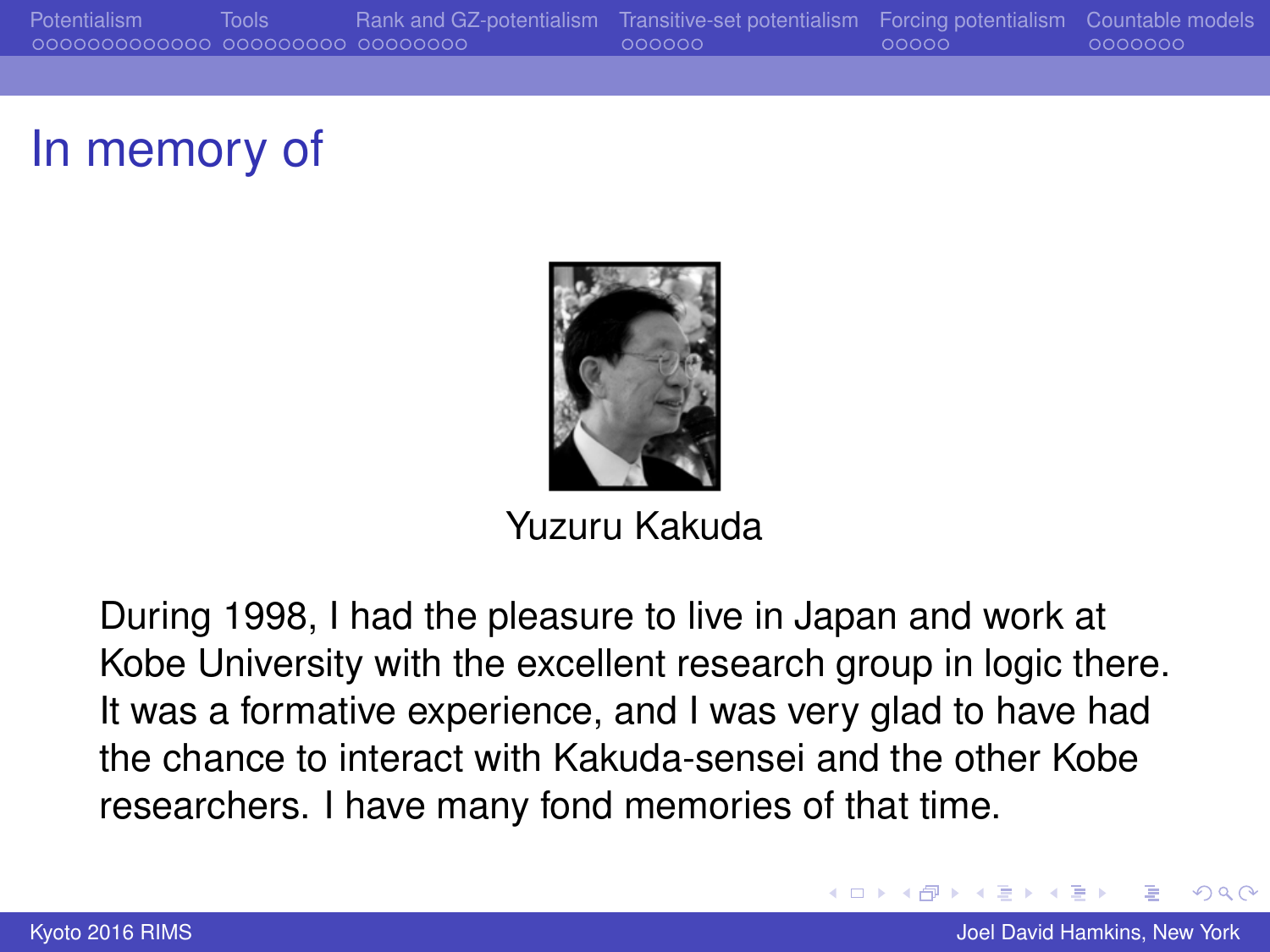| Potentialism                       | Tools <sup>1</sup> | Rank and GZ-potentialism Transitive-set potentialism Forcing potentialism Countable models |        |        |          |
|------------------------------------|--------------------|--------------------------------------------------------------------------------------------|--------|--------|----------|
| .00000000000000 000000000 00000000 |                    |                                                                                            | LOOOOO | -00000 | -0000000 |

### Joint work with Øystein Linnebo, University of Oslo, Norway.

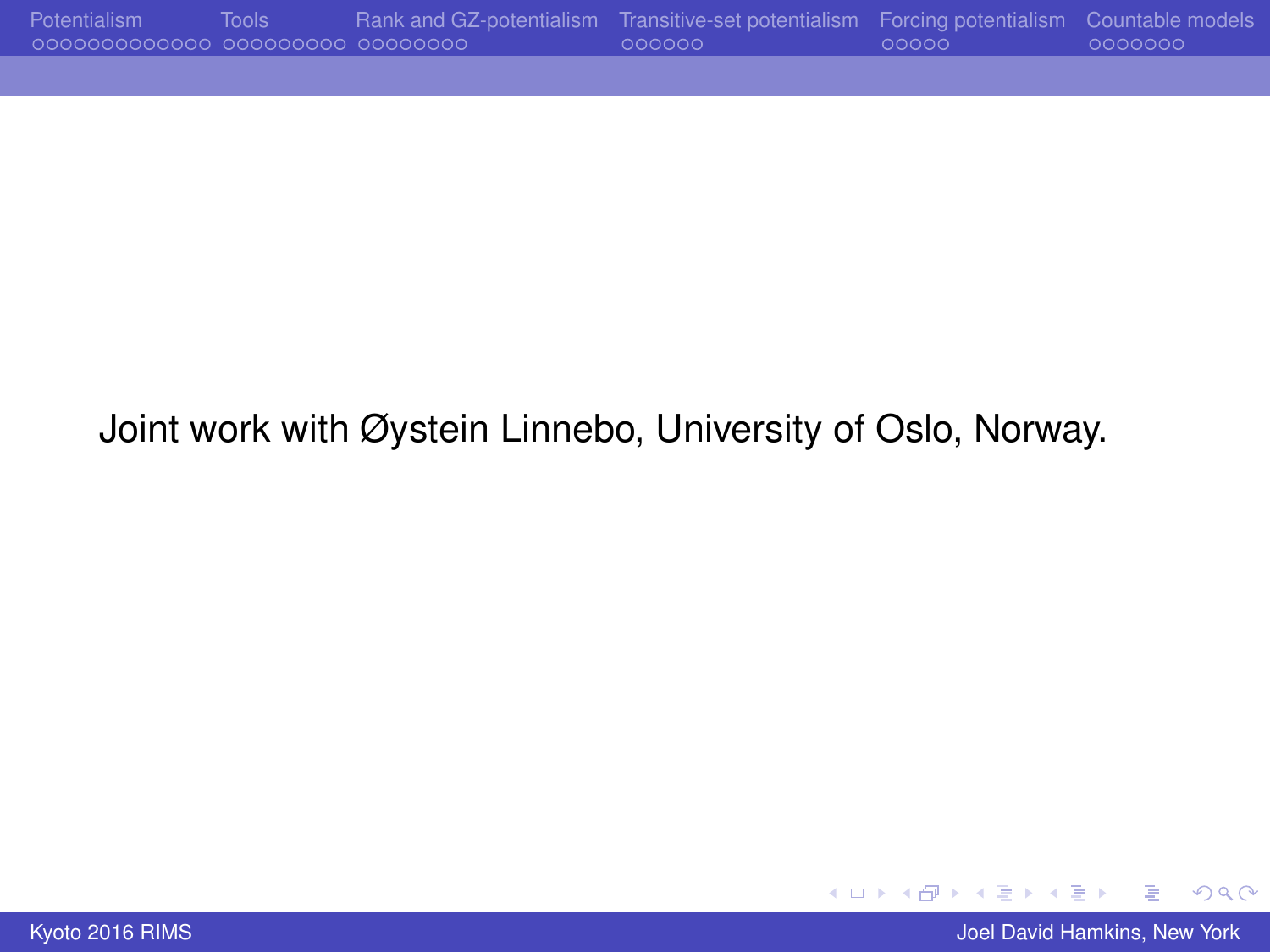### <span id="page-3-0"></span>Classical potentialism

The classical debate concerning potentialism goes back to Archimedes.

### *potential infinity vs. actual infinity.*

According to the potentialist, the natural numbers  $\mathbb N$  are merely *potentially* infinite; but they are not *actually* infinite. We can never have all of them at once as a completed totality.

 $2Q$ 

K ロ ⊁ K 伊 ⊁ K ヨ ⊁ K ヨ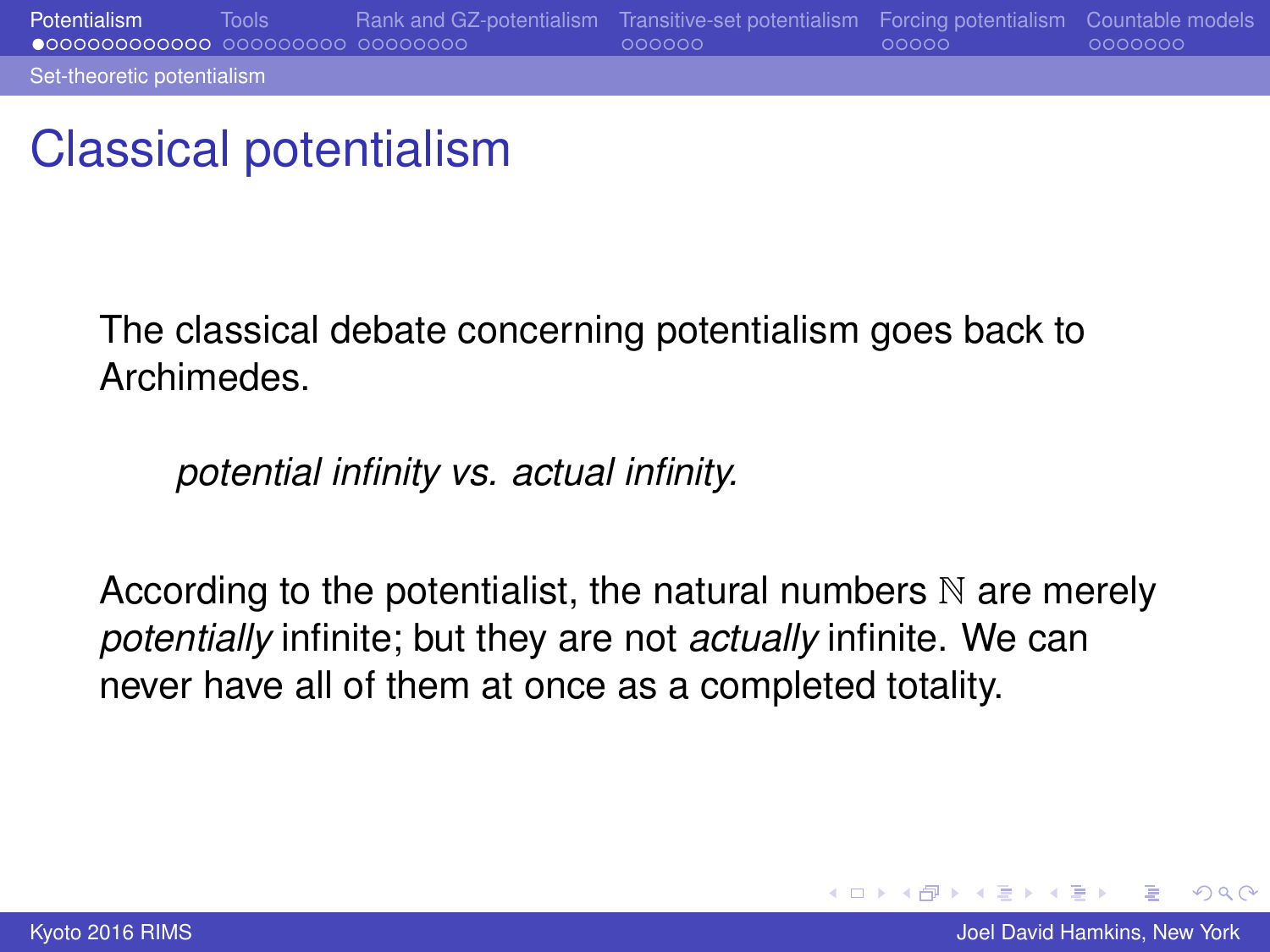### <span id="page-4-0"></span>Set-theoretic potentialism

A similar distinction arises in the philosophy of set theory.

Set-theoretic **potentialism** is the view that the set-theoretic universe itself is never fully completed, but rather unfolds gradually as parts of it increasingly come into existence or become accessible to us.

On this view, even though we may have some actual infinities, nevertheless the upper or outer reaches of the set-theoretic universe have a merely potential character.

 $2Q$ 

**K ロ ⊁ K 伊 ⊁ K ヨ ⊁**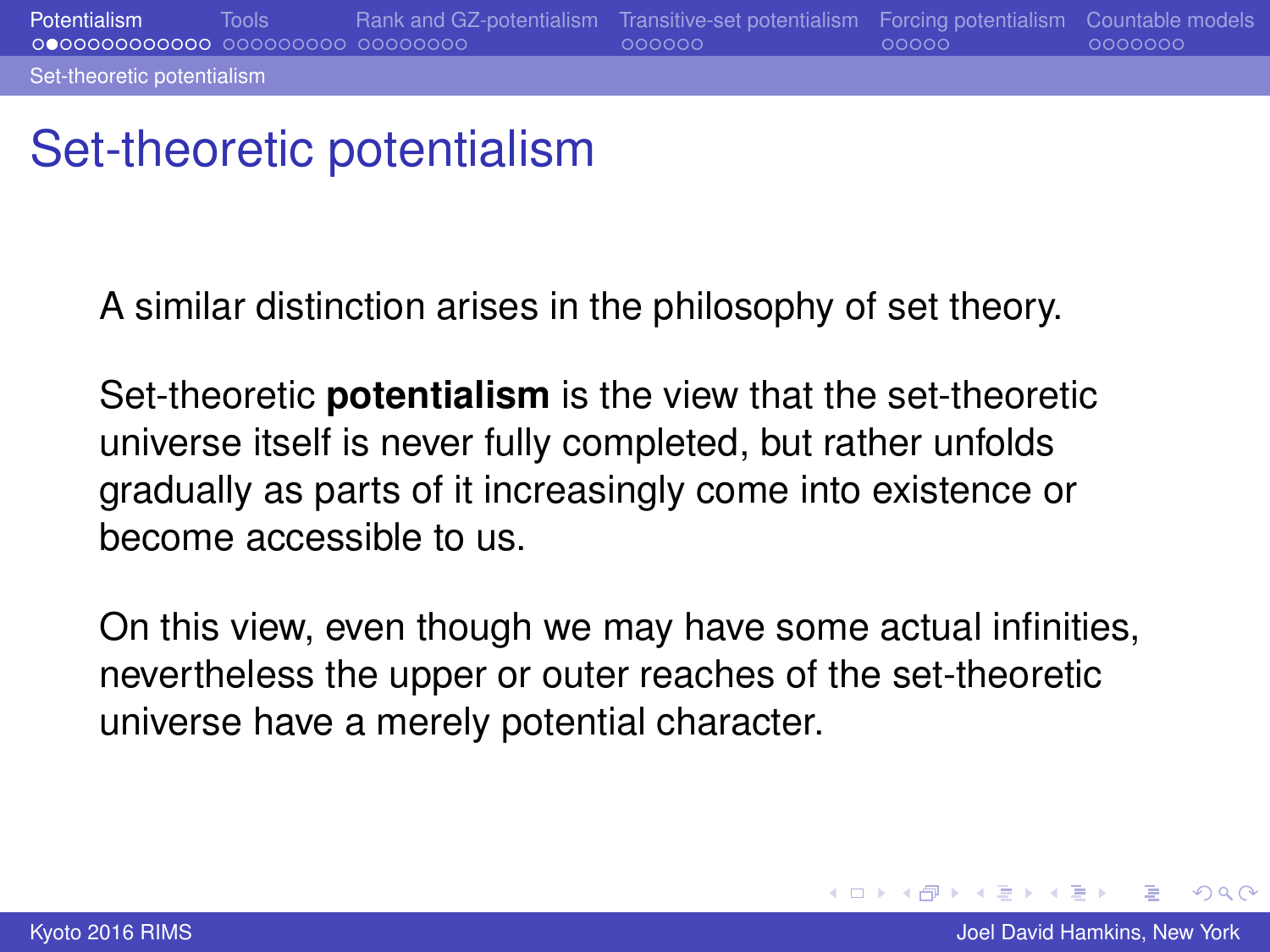<span id="page-5-0"></span>**[Potentialism](#page-3-0)** [Tools](#page-16-0) [Rank and GZ-potentialism](#page-25-0) [Transitive-set potentialism](#page-33-0) [Forcing potentialism](#page-39-0) [Countable models](#page-44-0)<br> **Potence cooperation** cooperation cooperation cooperation cooperation cooperation cooperation cooperation co

[Set-theoretic potentialism](#page-5-0)

### Kinds of set-theoretic potentialism

Height-potentialism (+ width actualism)

The universe grows taller as new ordinals are formed, but power sets are actual.

### Width-potentialism (+ height-actualism)

The universe grows wider as one adds new subsets to infinite sets, such as by forcing. But the ordinals are completed.

### Height- and width-potentialism

The universe can be made both taller and wider.

ă.

 $2Q$ 

← ロ → → r 何 → →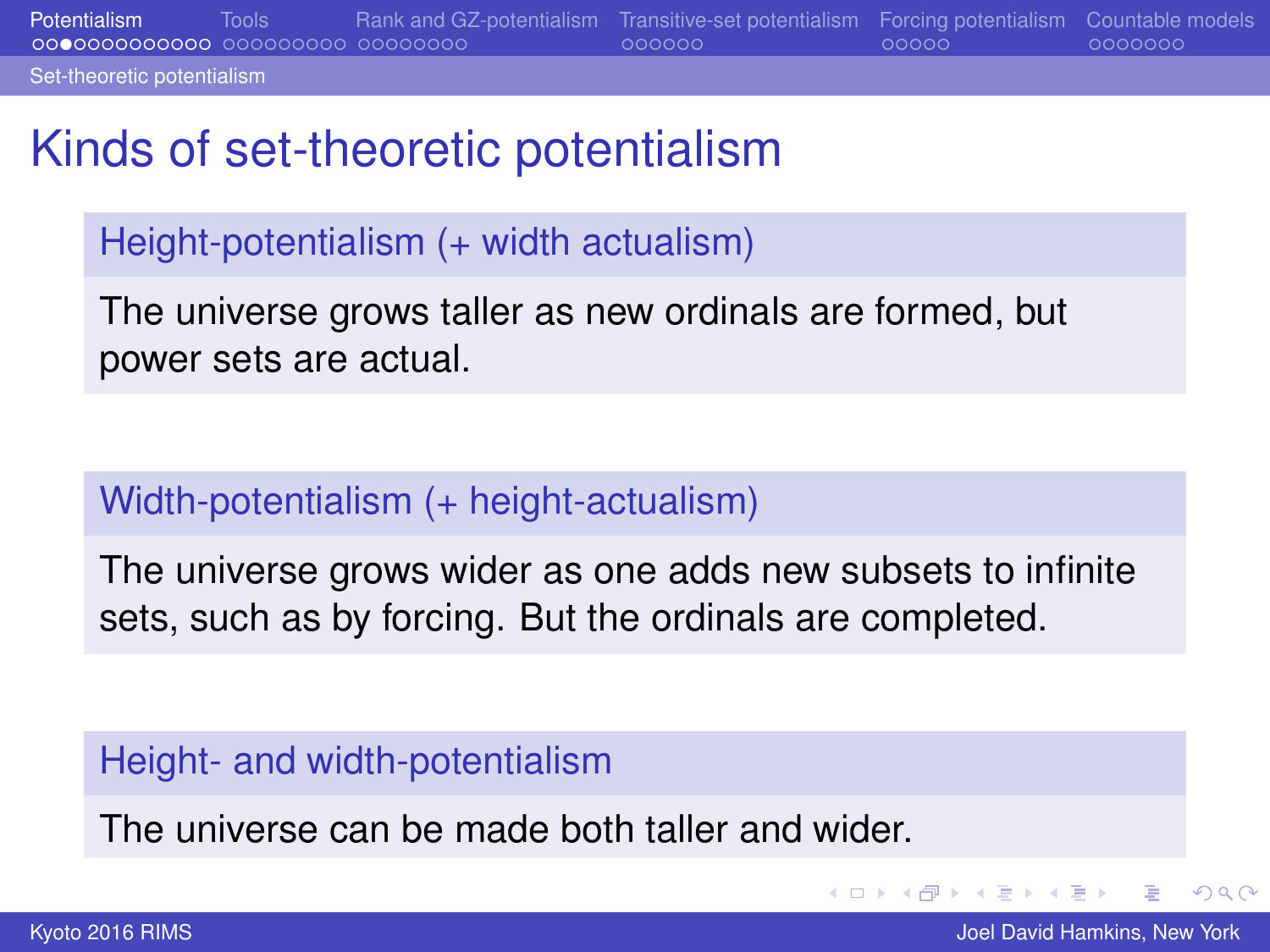<span id="page-6-0"></span>[Potentialism](#page-3-0) [Tools](#page-16-0) [Rank and GZ-potentialism](#page-25-0) [Transitive-set potentialism](#page-33-0) [Forcing potentialism](#page-39-0) [Countable models](#page-44-0) [Set-theoretic potentialism](#page-6-0)

### Project goals

- $\blacksquare$  To provide precise accounts of the various kinds of potentialism.
- To investigate the *modal* commitments of the various potentialist perspectives.

**[Kyoto 2016 RIMS](#page-0-0)** Joel David Hamkins, New York **Joel David Hamkins, New York Joel David Hamkins**, New York

 $2Q$ 

イロト イ押ト イヨト イヨト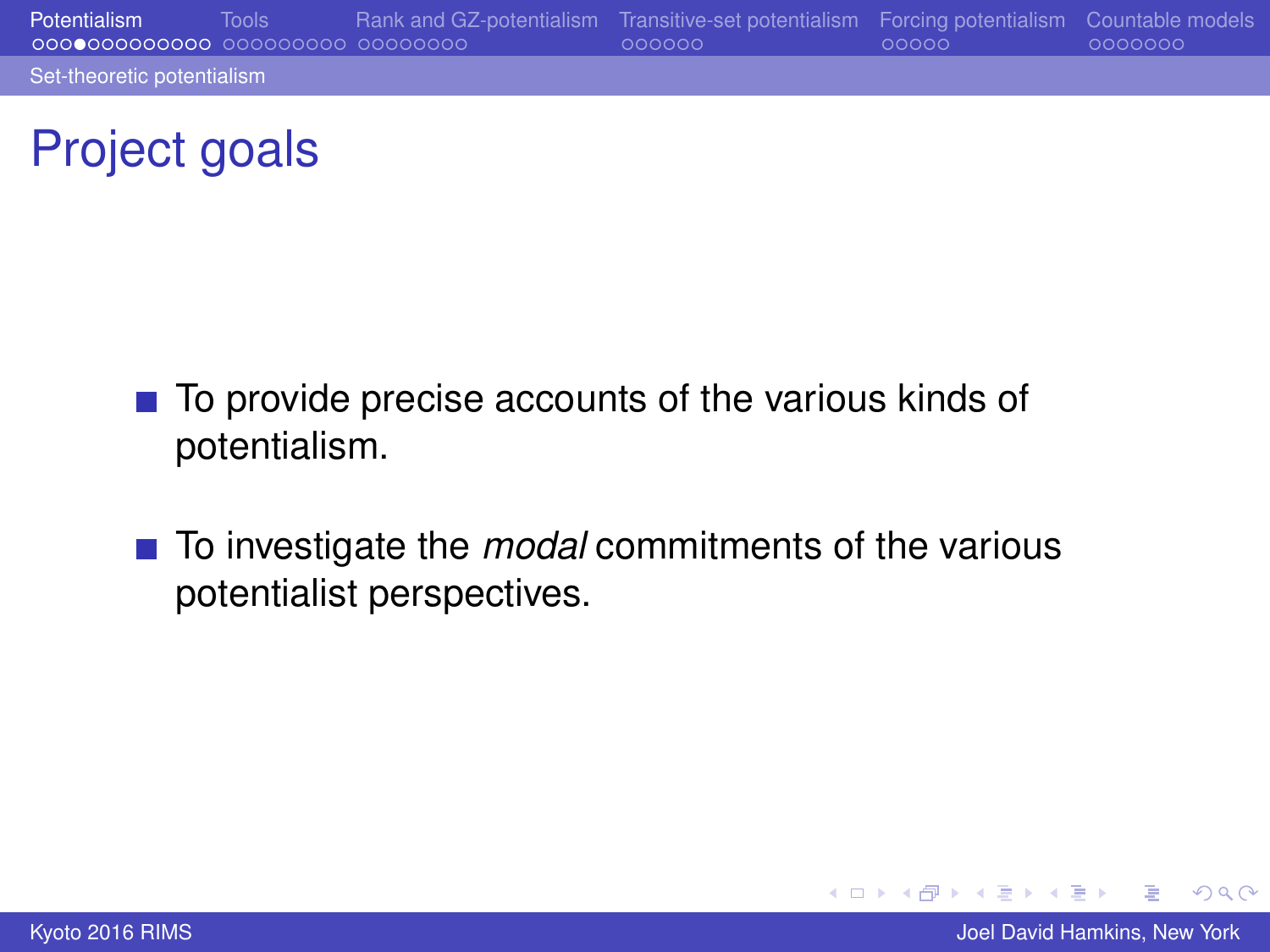<span id="page-7-0"></span>[Set-theoretic potentialism](#page-7-0)

# Potentialism and modal logic

The first realization is that indeed potentialism exhibits an essentially *modal* character.

- $\Diamond \varphi$   $\varphi$  is possible
- $\square \varphi \qquad \varphi$  is necessary

 $2Q$ 

∍

イロト イ押ト イヨト イヨト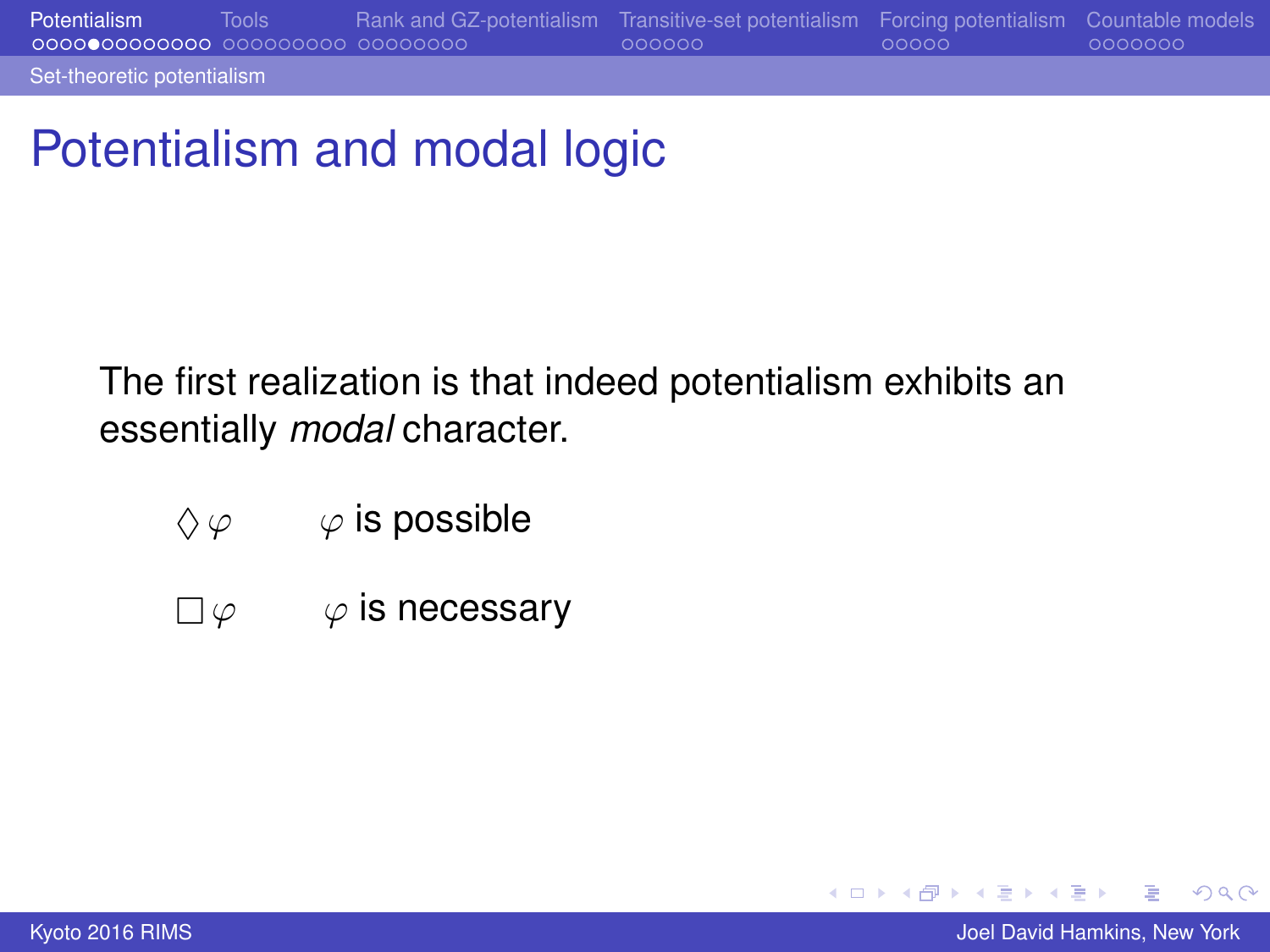### <span id="page-8-0"></span>Model-theoretic potentialism

We can provide a general model-theoretic account of potentialism.

A *potentialist system* is:

- A collection W of structures in a common language  $\mathcal{L}$ , plus
- $\blacksquare$  a reflexive transitive accessibility relation on those structures, such that
- whenever *U* accesses *W*, then the domain of *U* is contained in *W*.

So this is a Kripke model, with a corresponding semantics.

 $2Q$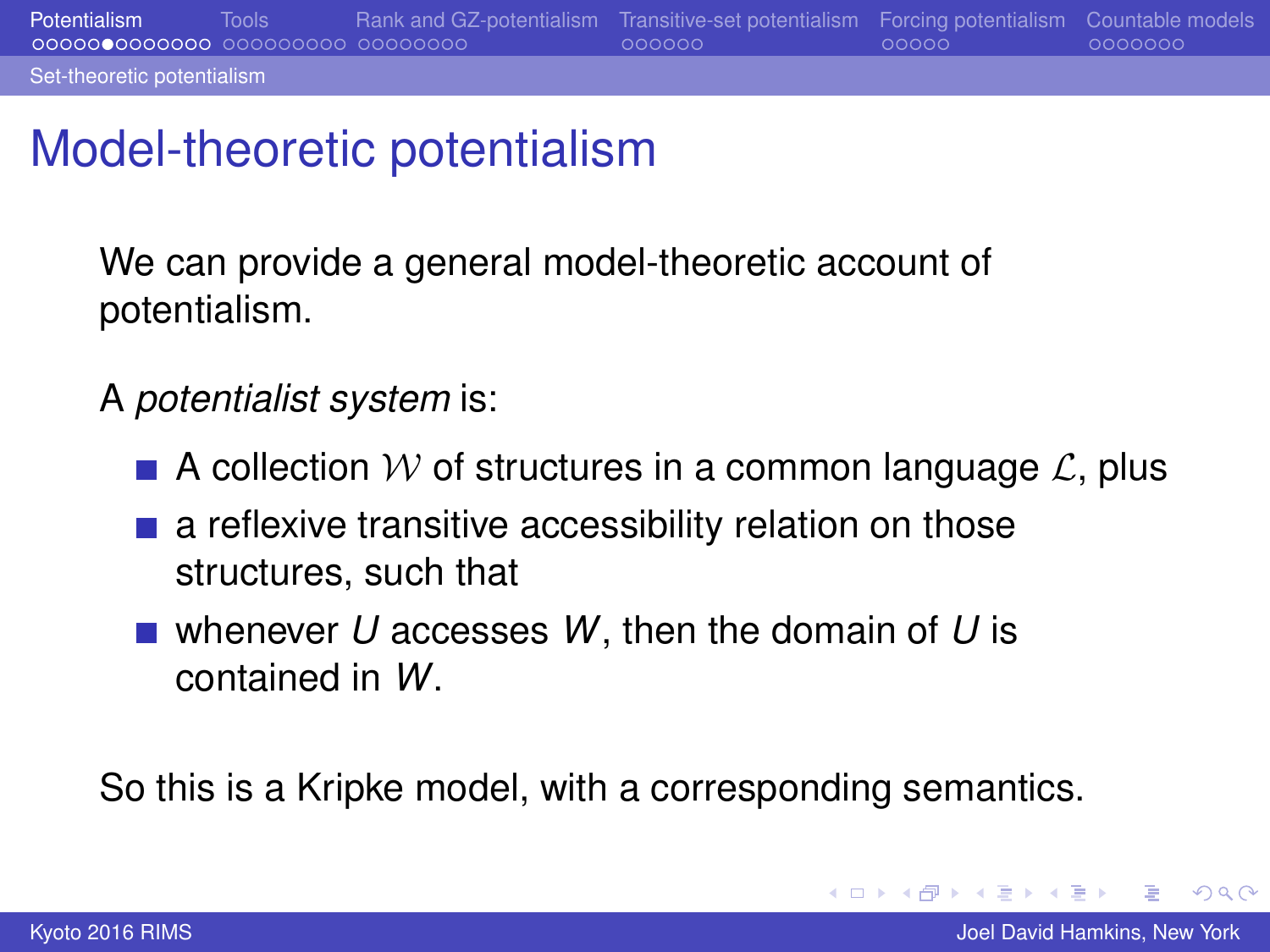### Semantics of potentialism

<span id="page-9-0"></span>[Set-theoretic potentialism](#page-9-0)

Suppose  $W$  is a potentialist system of  $\mathcal{L}$ -structures.

Language  $\mathcal{L}^{\diamond}$  augments  $\mathcal{L}$  with modal operators  $\Diamond, \Box.$ 

Define satisfaction via Kripke/Tarski semantics

 $W \models_W \varphi(a)$ 

- **Atomic, Boolean combinations**  $\varphi$  **are defined as by Tarski.**
- Quantifiers are interpreted in the current world *W*.

*W*  $\models$ *w* ∃*x*  $\varphi$ (*x*, *a*) means

$$
W \models_{\mathcal{W}} \varphi(x, a) \text{ for some } x \in W.
$$

**Modal operators use the accessibility relation.** 

 $\Diamond \varphi$  means  $\varphi$  is true in some accessible world

 $\Box \varphi$  means  $\varphi$  is true in all accessibl[e w](#page-8-0)[or](#page-10-0)[l](#page-8-0)[ds](#page-9-0)[.](#page-10-0)

 $\Omega$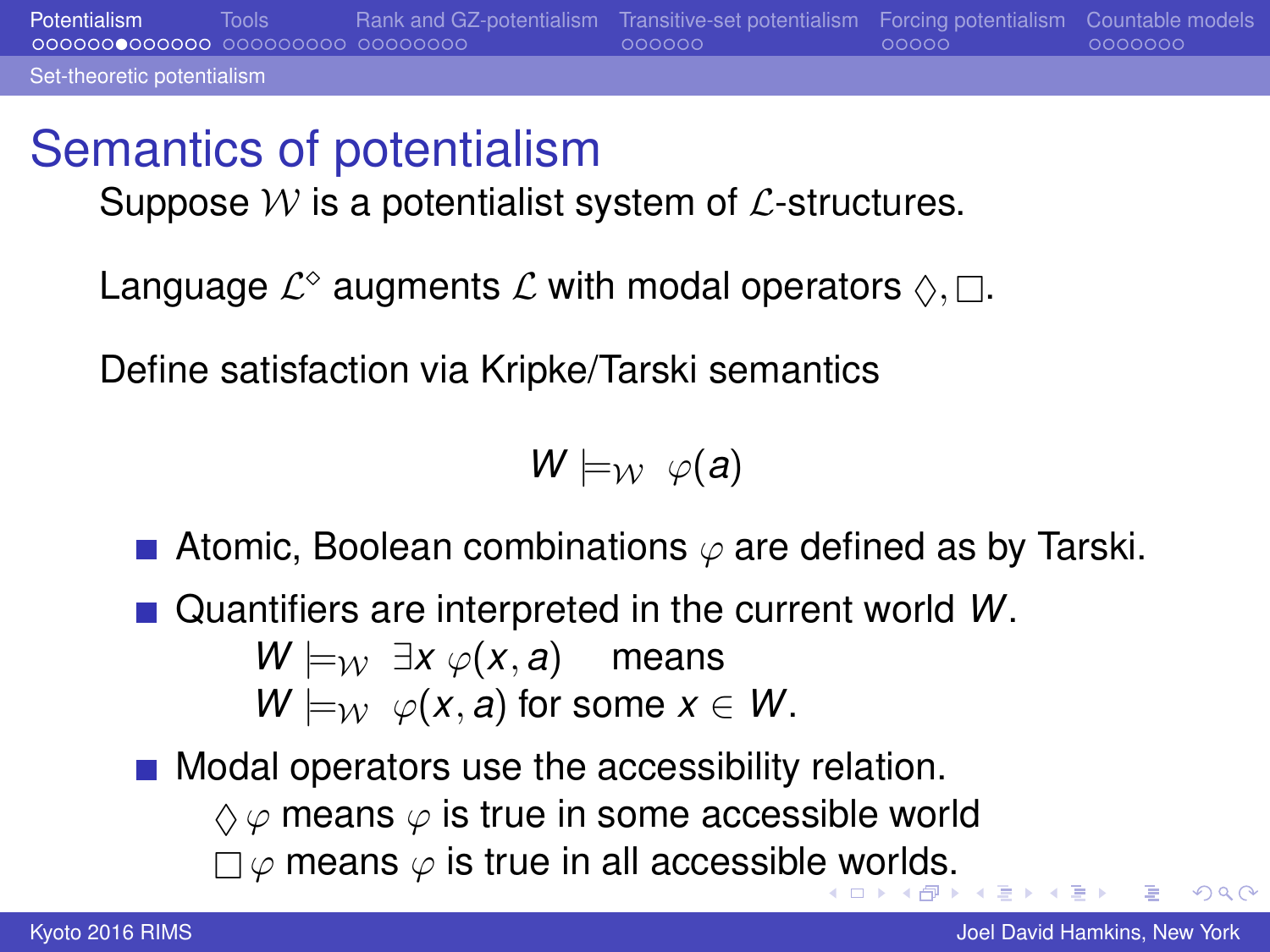### <span id="page-10-0"></span>Coherent potentialist systems

A potentialist system W is *coherent*, with limit *M*, if

- **E** Every world in  $W$  is a substructure of M.
- Every world in  $W$  can be extended so as to accommodate any desired individual of *M*.

This is a weak form of directedness.

Examples:

- $\blacksquare$  finite (or finitely generated) substructures of a given structure.
- countable substructures of a fixed uncountable structure.

 $2Q$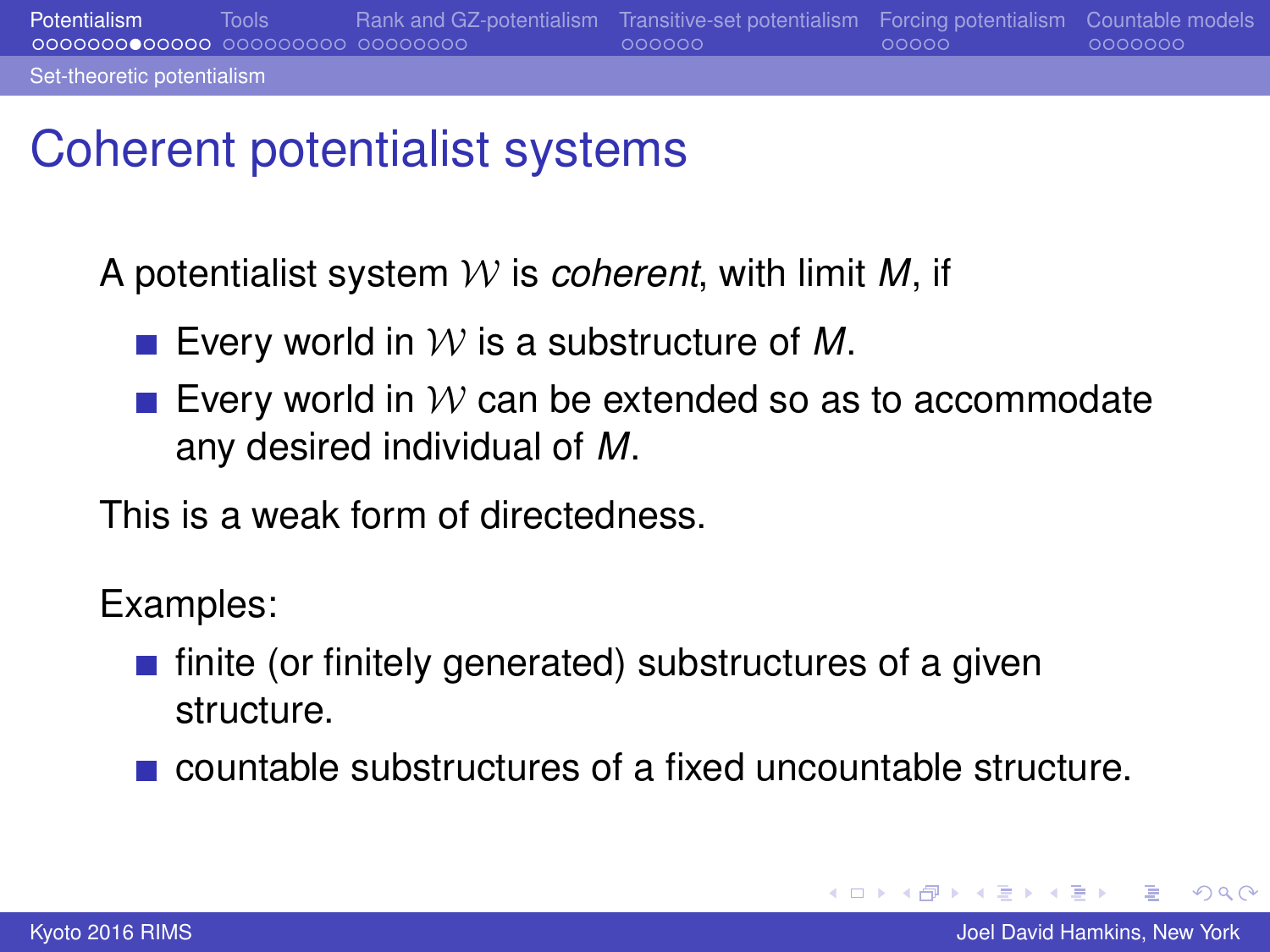<span id="page-11-0"></span>[Potentialism](#page-3-0) [Tools](#page-16-0) [Rank and GZ-potentialism](#page-25-0) [Transitive-set potentialism](#page-33-0) [Forcing potentialism](#page-39-0) [Countable models](#page-44-0) [Set-theoretic potentialism](#page-11-0) The Potentialist translation

For every  $\psi$  in  $\mathcal{L},$  form the *potentialist translation*  $\psi^\diamond$  by

*replace*  $\exists x$  with  $\Diamond \exists x$ ; replace  $\forall x$  with  $\Box \forall x$ .

Theorem

*If potentialist system* W *has limit M, then*

$$
M \models \psi(a) \qquad \longleftrightarrow \qquad W \models_{\mathcal{W}} \psi^{\circ}(a),
$$

*for any world*  $W \in W$  *in which the individual a exists.* 

Thus, actual truth in the limit structure amounts to potentialist truth in the approximating structures. So the potentialist can in effect refer to actual truth.

Proved by simple induction on formulas.

B

 $QQ$ 

 $\left\{ \begin{array}{ccc} 1 & 0 & 0 \\ 0 & 1 & 0 \end{array} \right.$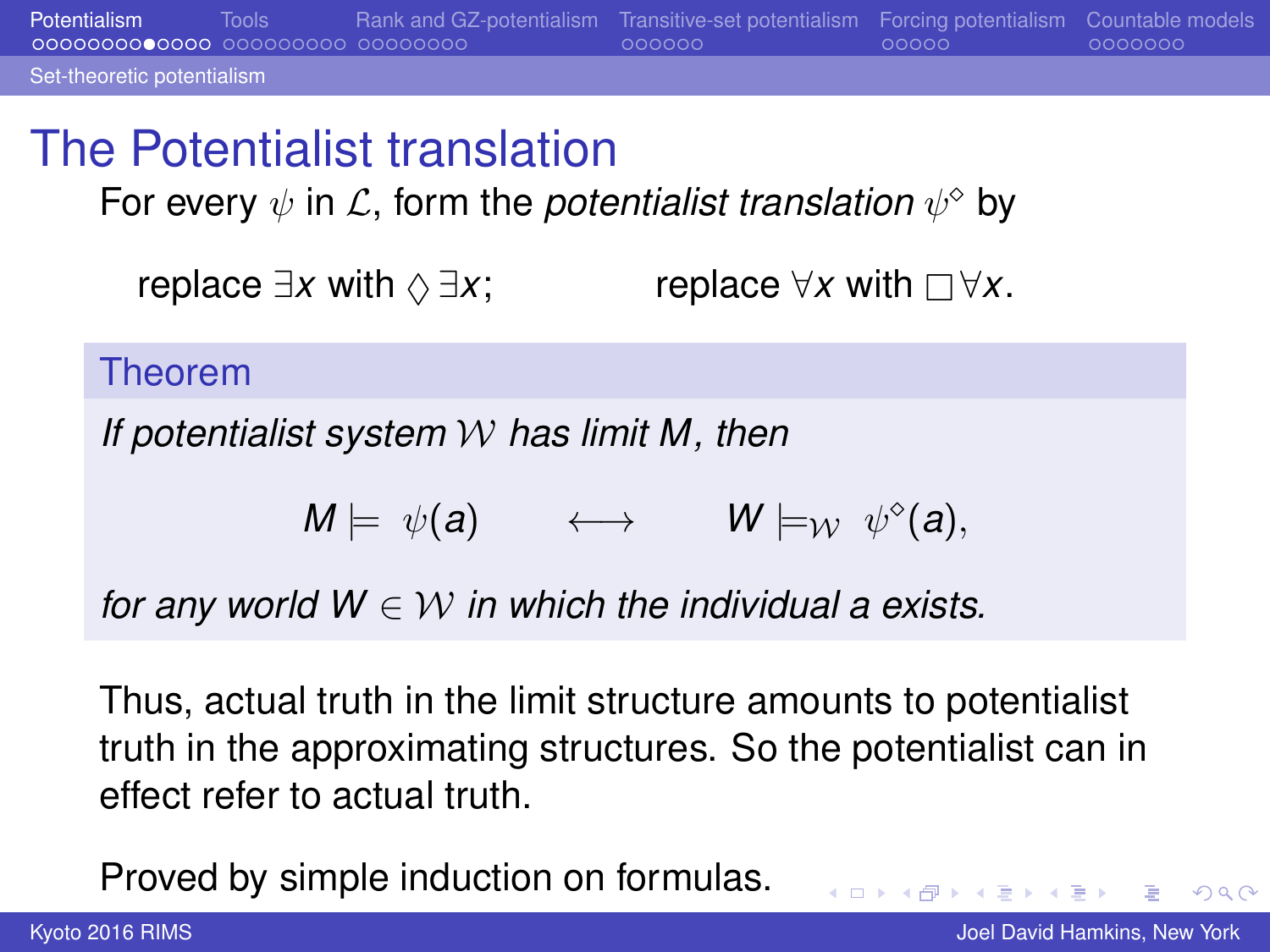### <span id="page-12-0"></span>Potentialist Validities

A modal assertion  $\varphi(p_0, \ldots, p_n)$  is *valid* at world *W* in potentialist system  $W$  if

$$
W\models_{\mathcal{W}}\varphi(\psi_0,\ldots,\psi_n)
$$

for all assertions  $\psi_i$  from  $\mathcal{L}^\diamond$  (or sometimes  $\mathcal{L},$  possibly parameters from *W* allowed).

Each validity is really a scheme of truth assertions.

In some cases, it matters whether one considers only  $\mathcal{L}$ -instances or  $\mathcal{L}^{\diamond}$  or whether parameters are allowed.

 $QQ$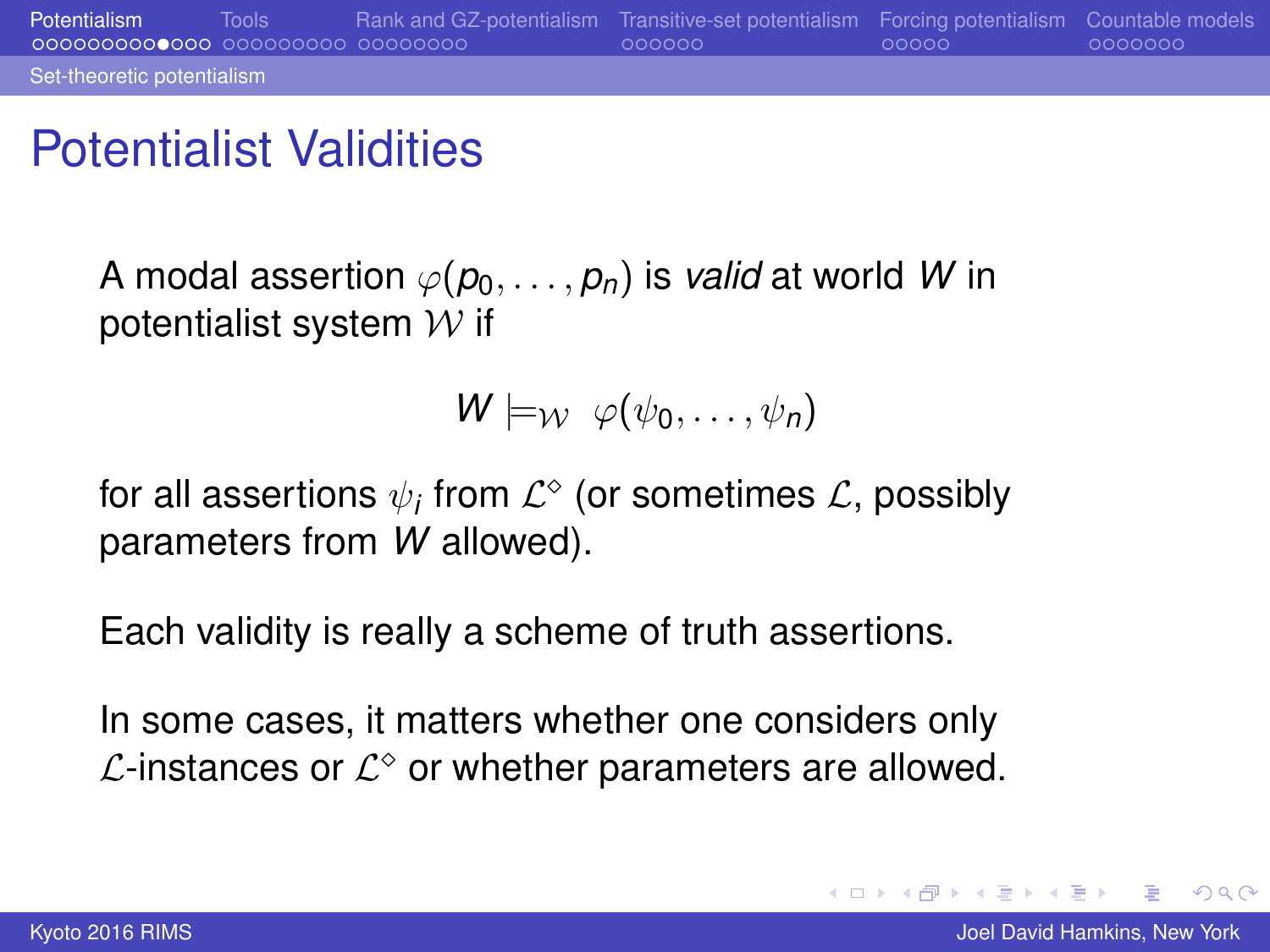### <span id="page-13-0"></span>Easy validities

It is easy to see that S4 is valid at every world *W* in any potentialist system.

| K    | $\Box(\varphi \to \psi) \to (\Box \varphi \to \Box \psi)$     |
|------|---------------------------------------------------------------|
| Dual | $\neg \Diamond \varphi \longleftrightarrow \Box \neg \varphi$ |
| S    | $\Box \varphi \to \varphi$                                    |
| 4    | $\Box \varphi \to \Box \Box \varphi$                          |

S4 is obtained by closing under modus ponens and necessitation.

 $2Q$ 

イロト イ押ト イヨト イヨト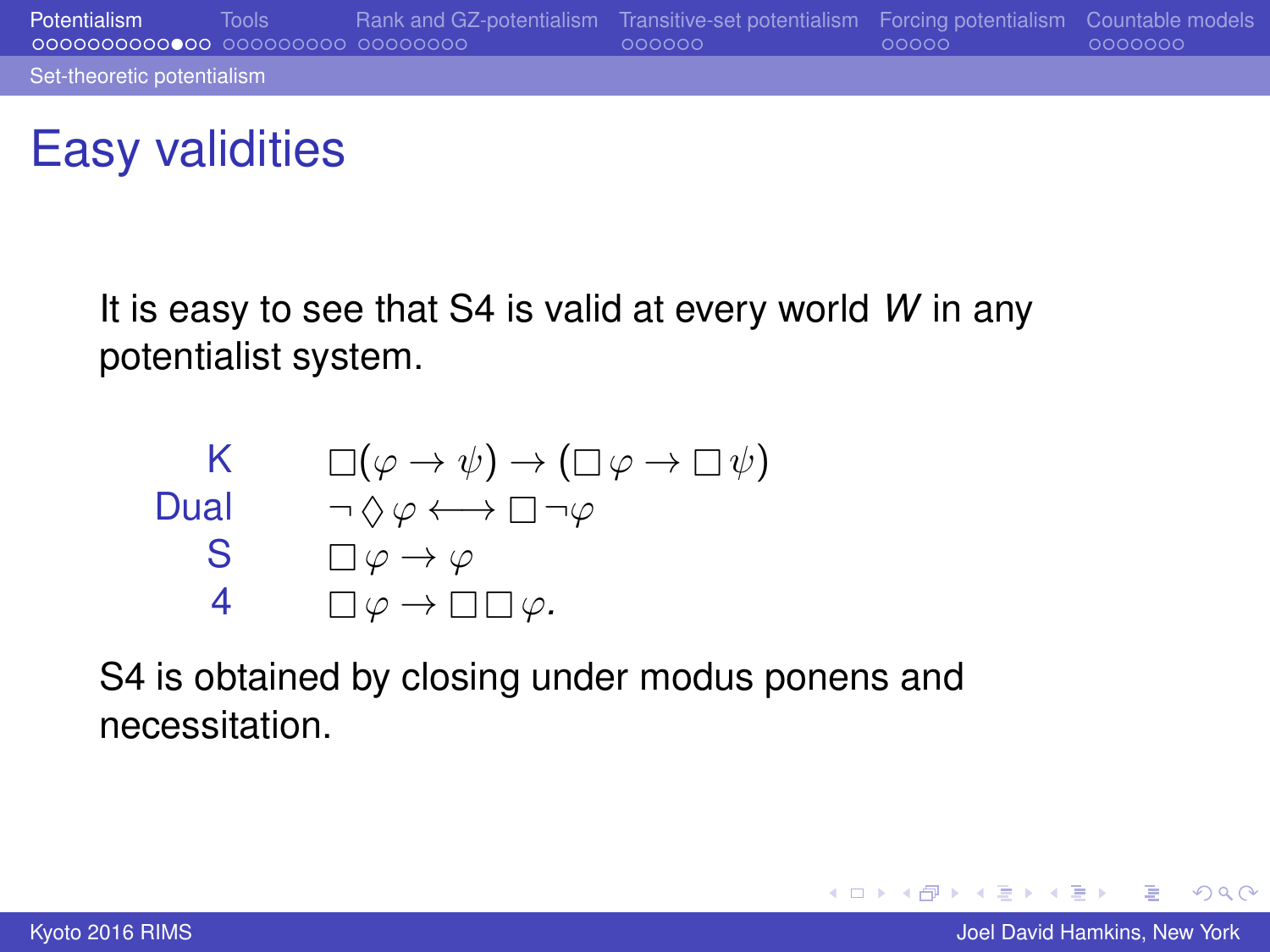### <span id="page-14-0"></span>Potentialist validities

Similarly, the *converse Barcan* formula is valid at every world in every potentialist system.

$$
\Box \forall x \, \psi(x) \implies \forall x \, \Box \, \psi(x).
$$

If  $\forall x \psi(x)$  is true in all worlds accessible from W, then for any  $x \in W$ , we must have  $\psi(x)$  in all further worlds, since this x still exists in those worlds.

 $2Q$ 

K ロ ⊁ K 伊 ⊁ K ヨ ⊁ K ヨ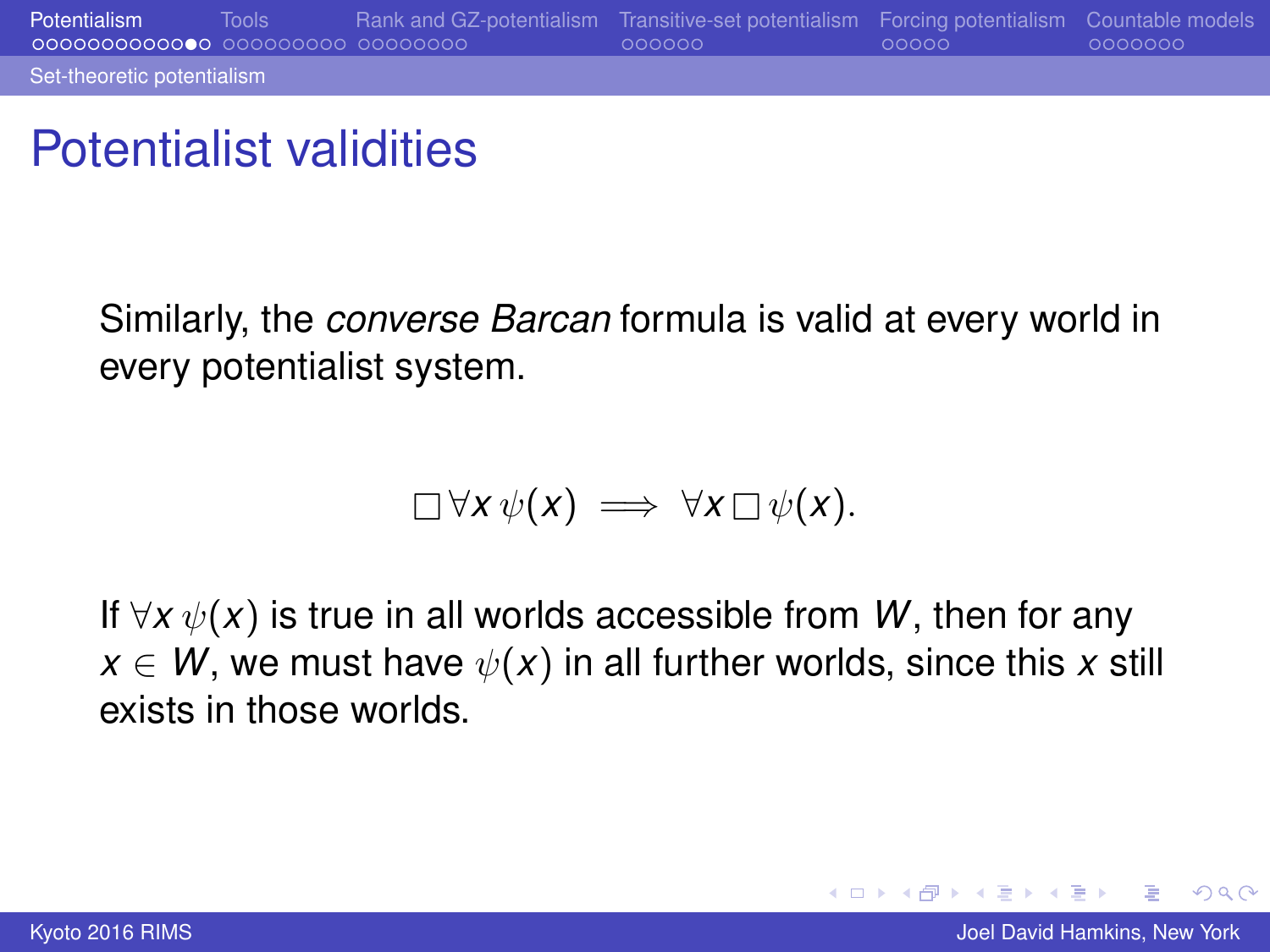### <span id="page-15-0"></span>Further validities

If potentialist system  $W$  is directed, then S4.2 is valid at every world.

$$
\mathbf{.2} \qquad \Diamond \Box \varphi \to \Box \Diamond \varphi
$$

If  $W$  is linearly ordered, then S4.3 is valid at every world.

$$
.3 \qquad (\Diamond \varphi \wedge \Diamond \psi) \rightarrow \Diamond (\varphi \wedge \Diamond \psi) \vee \Diamond (\psi \wedge \Diamond \varphi)
$$

The above validities hold for all assertions in  $\mathcal{L}^{\diamond}$ , with parameters, and more.

So far, we've only mentioned *lower* bounds on the modal validities of a potentialist system. (ロ) (伊) ミト メラ

 $2Q$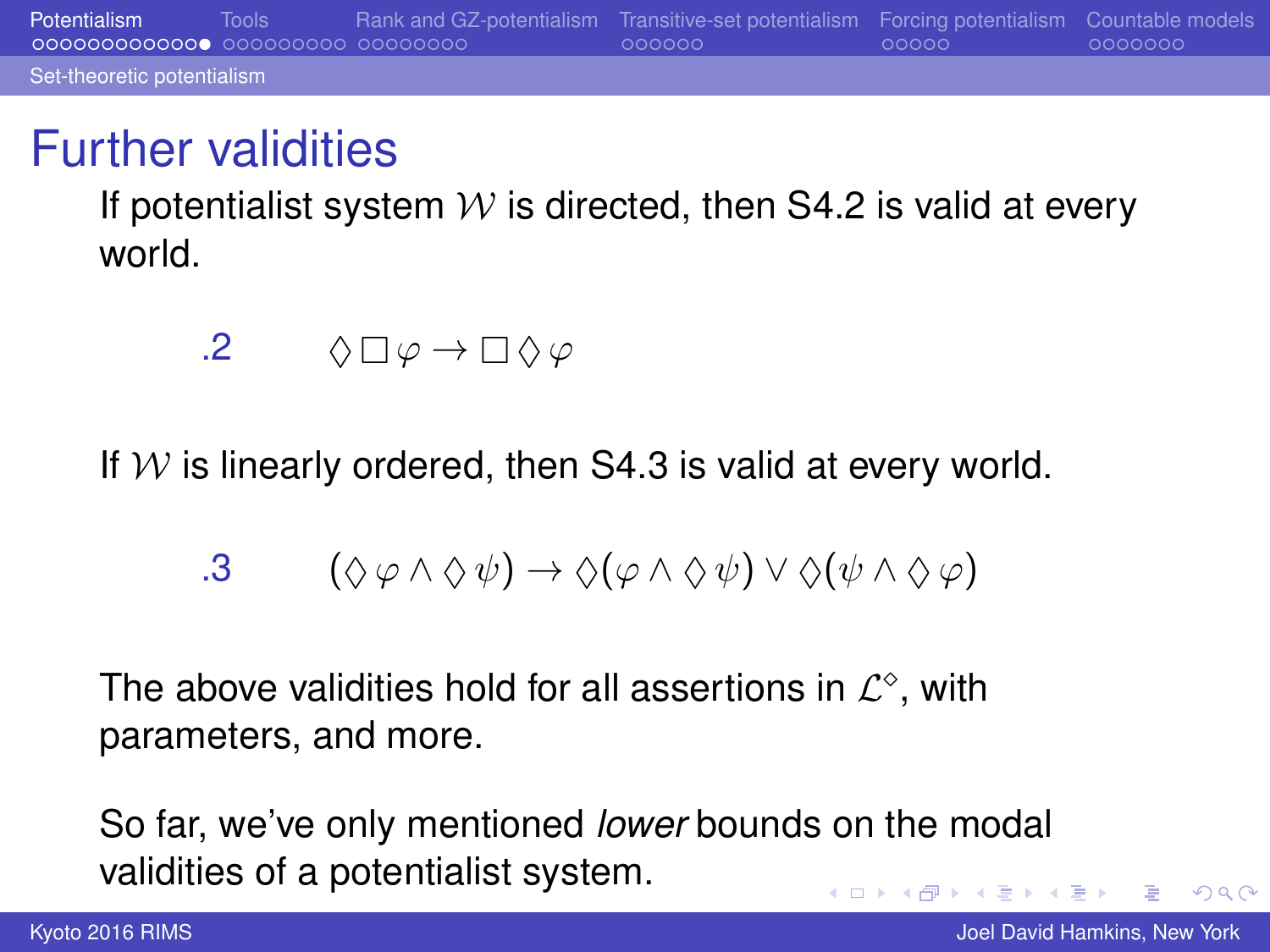<span id="page-16-0"></span>

## Upper bounds

We would like to identify exactly the modal validities of various potentialist systems.

In particular, we need a way to recognize *upper* bounds on the validities of a world.

In order to do so, we shall make use of tools—control statements such as buttons, switches, dials and ratchets—which arose in my work with Benedikt Löwe on the modal logic of forcing.

 $2Q$ 

イロメ イ押 メイヨメ イヨメ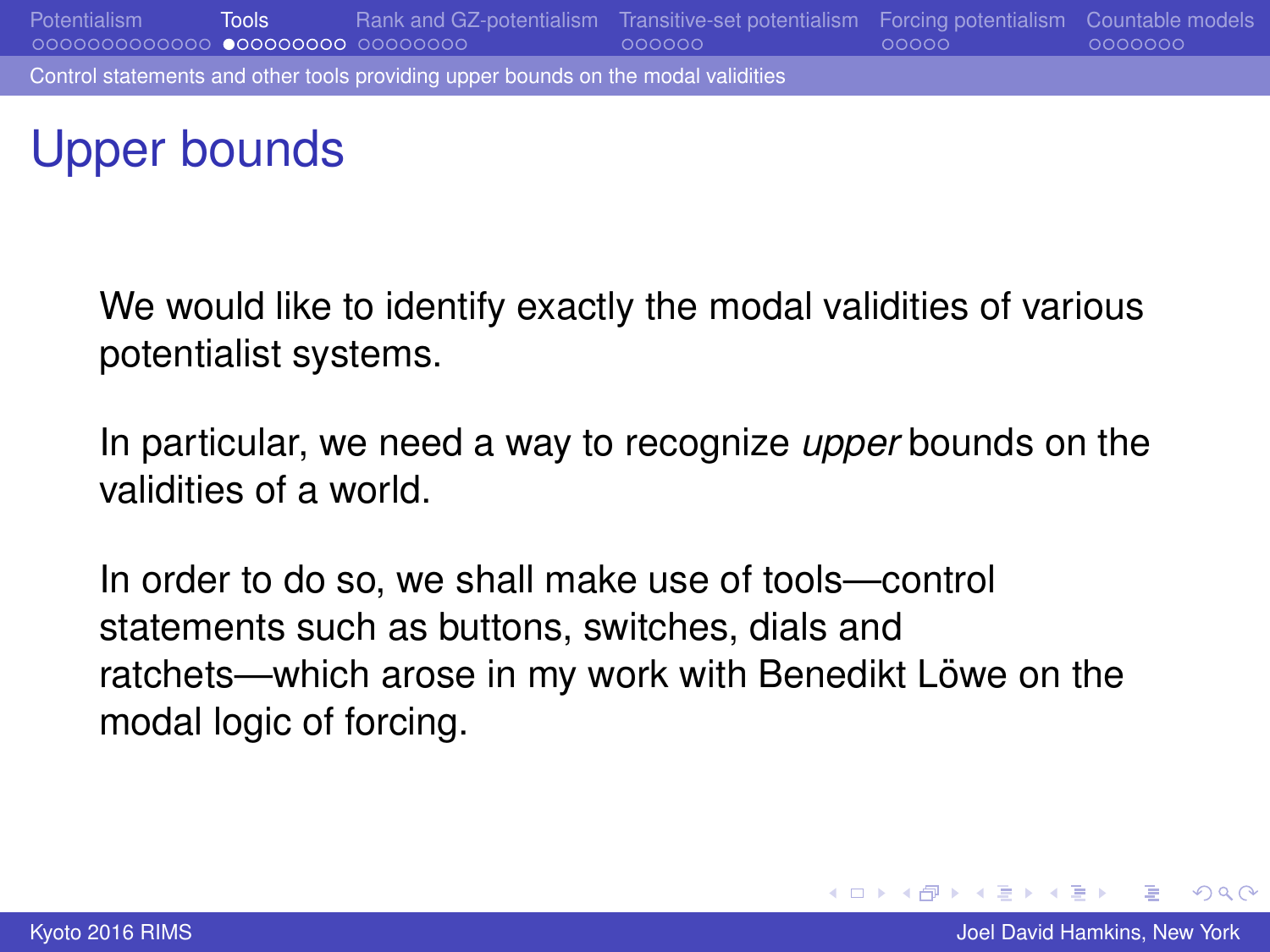<span id="page-17-0"></span>

### **Switches**

A *switch* in a Kripke model is a statement *s* that can always be turned on or off by accessing another world.

Thus,  $\Diamond$  *s* and  $\Diamond \neg s$  are true at every world.

A family of switches  $s_0, \ldots, s_n$  is *independent*, if every world can access a world realizing any given finite truth pattern.

 $2Q$ 

イロメ イ押 メイヨメ イヨメ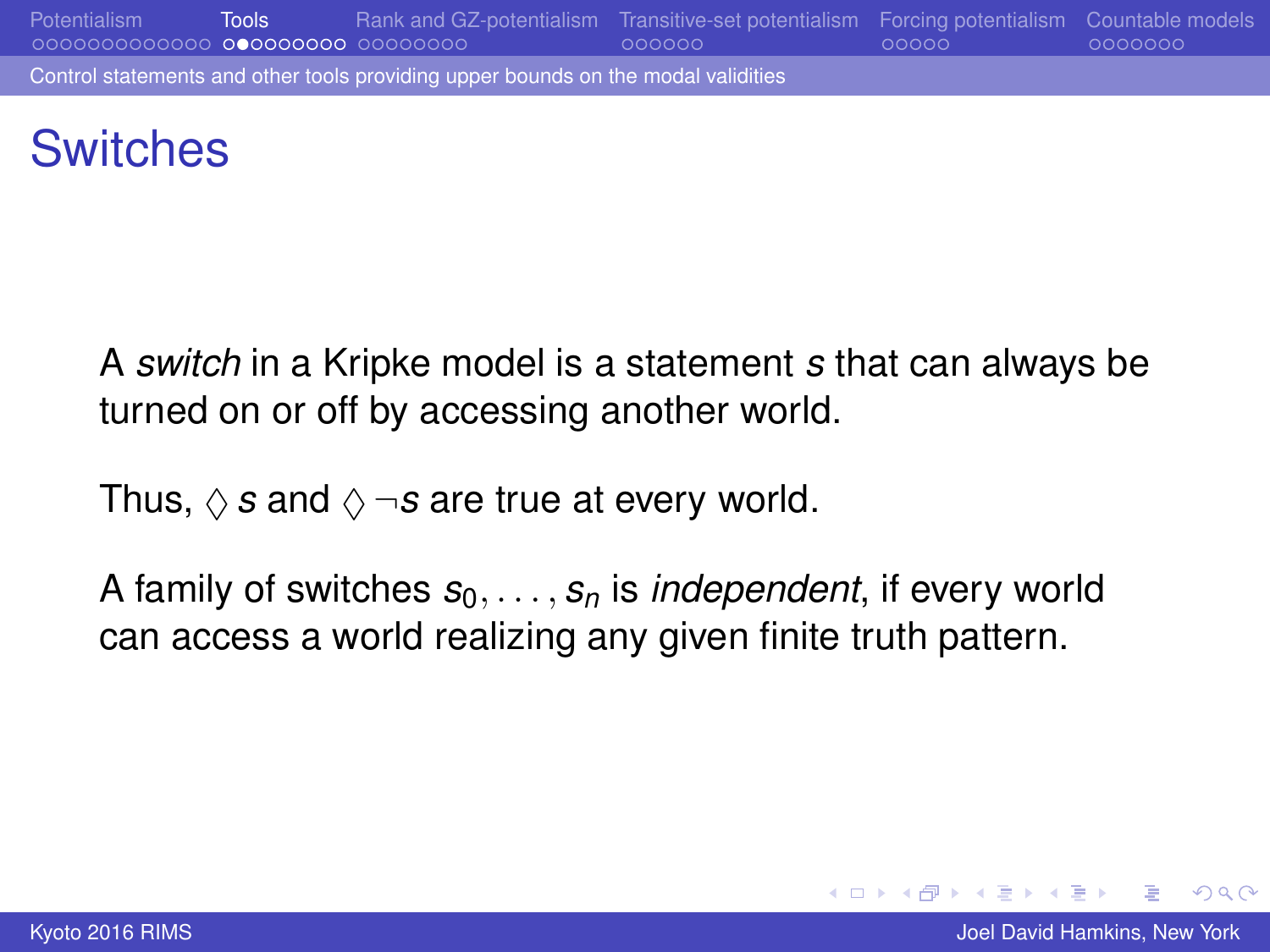<span id="page-18-0"></span>[Potentialism](#page-3-0) [Tools](#page-16-0) [Rank and GZ-potentialism](#page-25-0) [Transitive-set potentialism](#page-33-0) [Forcing potentialism](#page-39-0) [Countable models](#page-44-0) [Control statements and other tools providing upper bounds on the modal validities](#page-18-0)

### Switches  $\rightarrow$  S5

### Theorem

*If Kripke model* W *has arbitrarily large families of independent switches, then the validities of each world are within S5.*

#### Proof.

If  $\varphi$  is not in S5, then it fails in a propositional Kripke model M with a finite frame in which every world accesses all others. Associate each world *w* in *M* with a switch pattern Φ*<sup>w</sup>* . For each propositional variable *p*, let

$$
\psi_p = \bigvee \{ \Phi_w \mid p \text{ is true in } w \}.
$$

*M* is simulated inside  $W$  via

$$
U\models_{\mathcal{W}}\phi(\psi_{p_0},\ldots,\psi_{p_n})\qquad\longleftrightarrow\qquad (M,u)\models\phi(p_0,\ldots,p_n),
$$

whe[n](#page-15-0) *U* s[a](#page-17-0)tisfies  $\Phi_{\mu}$ . This [i](#page-19-0)nstance shows  $\varphi$  is [no](#page-17-0)t [v](#page-19-0)a[lid](#page-18-0) in [W](#page-24-0)[.](#page-15-0)

 $000$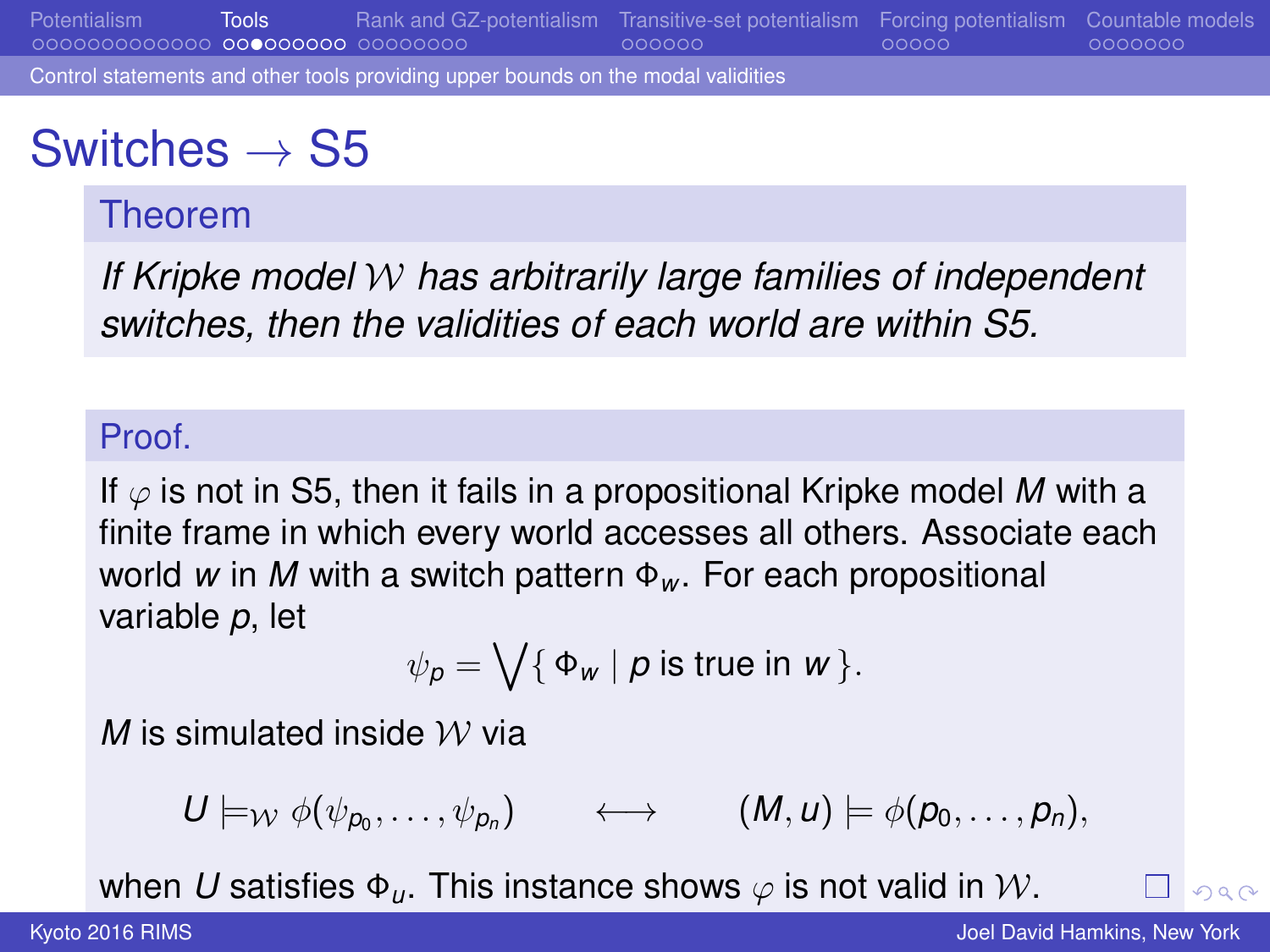<span id="page-19-0"></span>

### Dials

A *dial* is a list of statements  $d_0, d_1, d_2, \ldots$ , such that every world in  $W$  satisfies exactly one of them, and each is possible from any world.

### Theorem

*A Kripke model has arbitrarily large independent switches iff it has arbitrarily large dials.*

Each dial *d<sup>r</sup>* asserts a switch pattern. Each switch asserts a binary digit of the dial index *d<sup>r</sup>* .

 $2Q$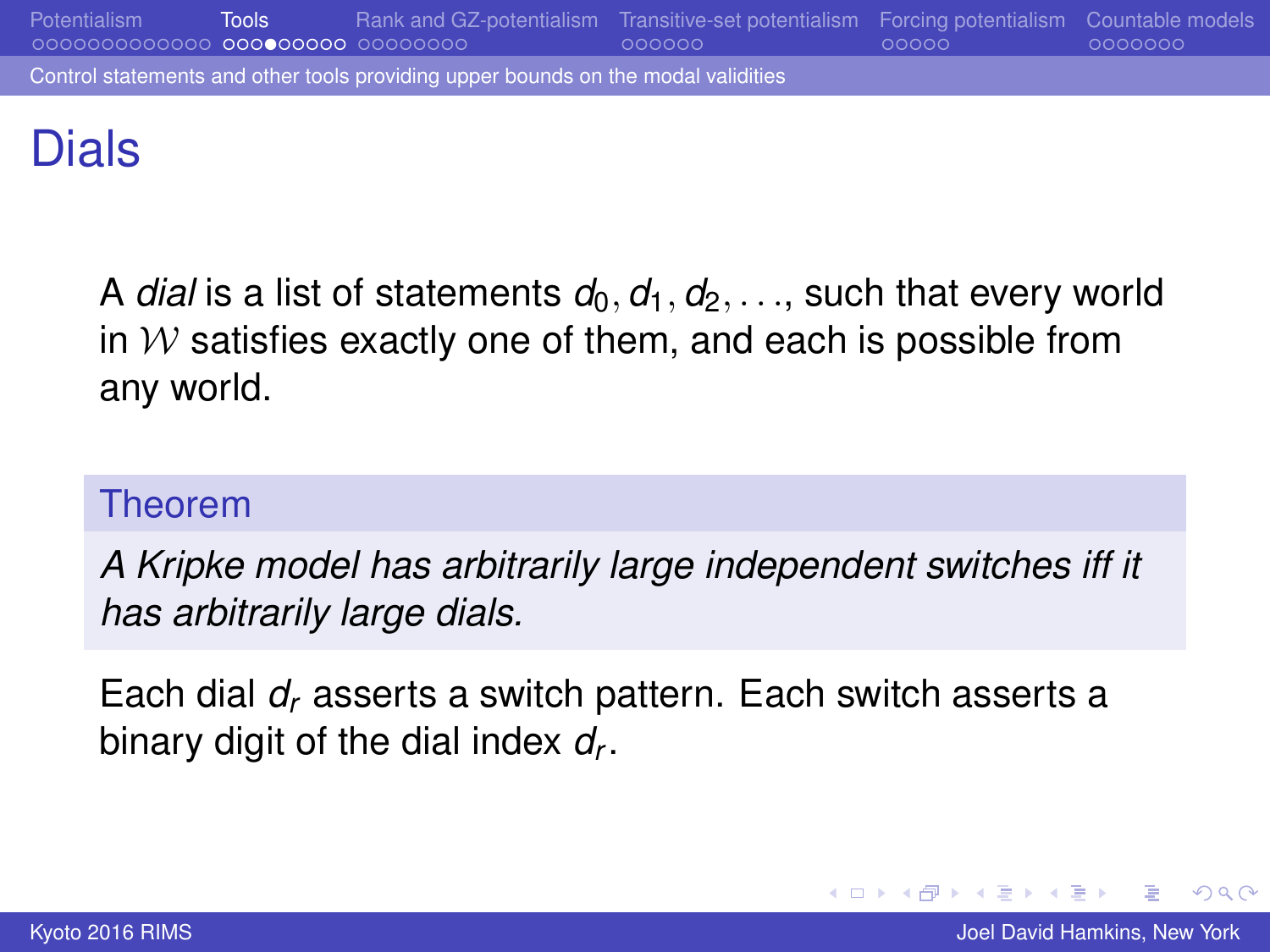<span id="page-20-0"></span>

### **Buttons**

A *button* is a statement *b* such that  $\Diamond \Box b$  is true at every world.

The button is *pushed* if  $\Box b$ , and otherwise unpushed.

A *pure* button is one for which  $\Box(b \rightarrow \Box b)$ .

A family of buttons and switches is *independent* if you can control them as desired: push any button without pushing others, and set the switches as desired.

 $2Q$ э.

イロメ イ押 メイヨメ イヨメ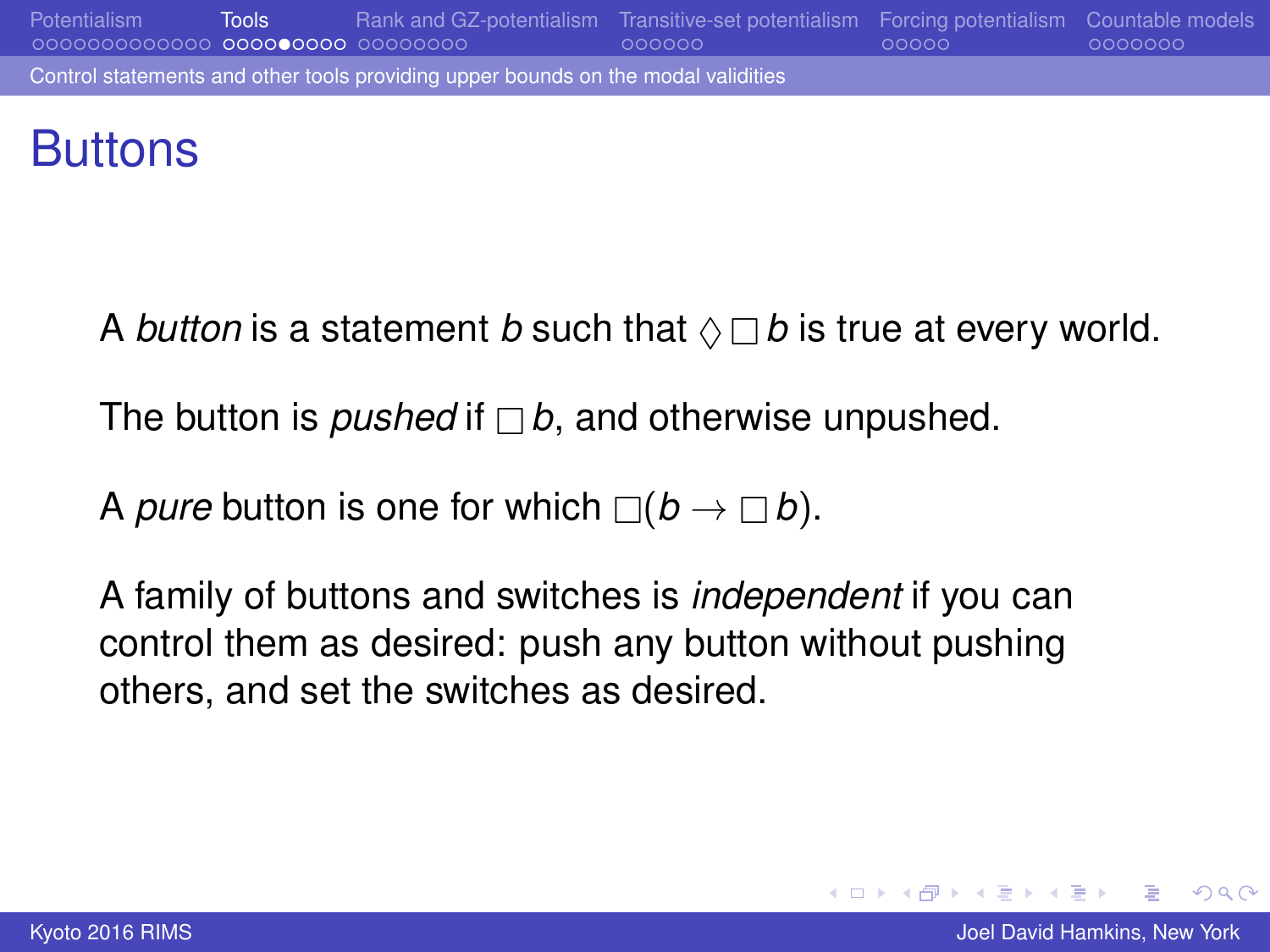<span id="page-21-0"></span>[Potentialism](#page-3-0) [Tools](#page-16-0) [Rank and GZ-potentialism](#page-25-0) [Transitive-set potentialism](#page-33-0) [Forcing potentialism](#page-39-0) [Countable models](#page-44-0) [Control statements and other tools providing upper bounds on the modal validities](#page-21-0)

### Buttons  $\rightarrow$  S4.2

#### Theorem

*If Kripke model* W *has (arbitrarily many) independent buttons and switches (or buttons and a dial), then the validities of any world where the buttons are not yet pushed are contained within S4.2.*

#### Proof.

As in the modal logic of forcing (Hamkins, Löwe).

Using buttons and switches, can simulate any Kripke model built on a finite pre-Boolean algebra frame, which is complete for S4.2.

€

 $2Q$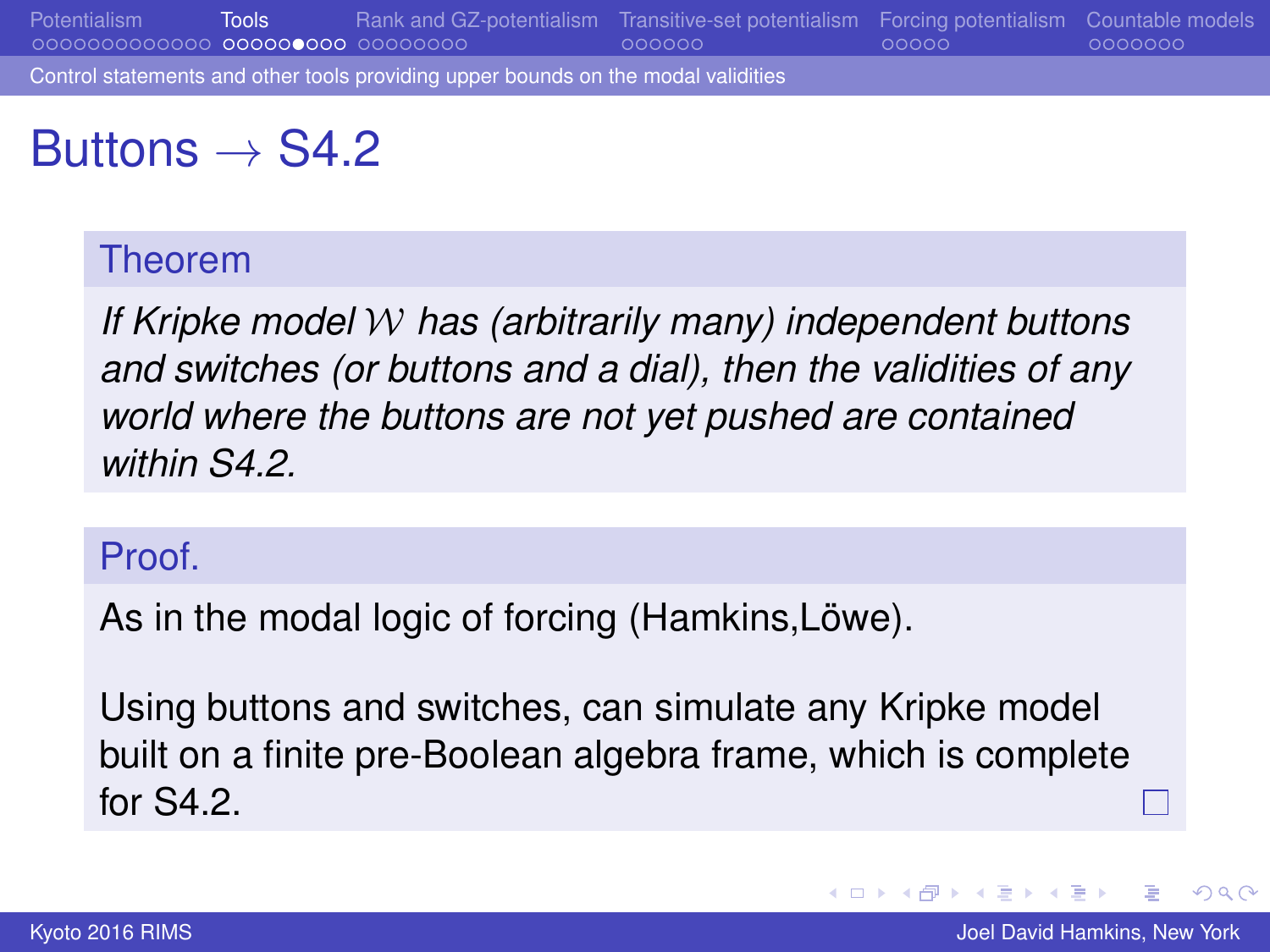<span id="page-22-0"></span>[Potentialism](#page-3-0) [Tools](#page-16-0) [Rank and GZ-potentialism](#page-25-0) [Transitive-set potentialism](#page-33-0) [Forcing potentialism](#page-39-0) [Countable models](#page-44-0) [Control statements and other tools providing upper bounds on the modal validities](#page-22-0)

### **Ratchets**

A *ratchet* is a sequence of buttons  $r_1, \ldots, r_n$ , such that each implies all the earlier, and each can be pushed without pushing the next.

So a ratchet has one-way operation: the ratchet volume can only go up.

 $2Q$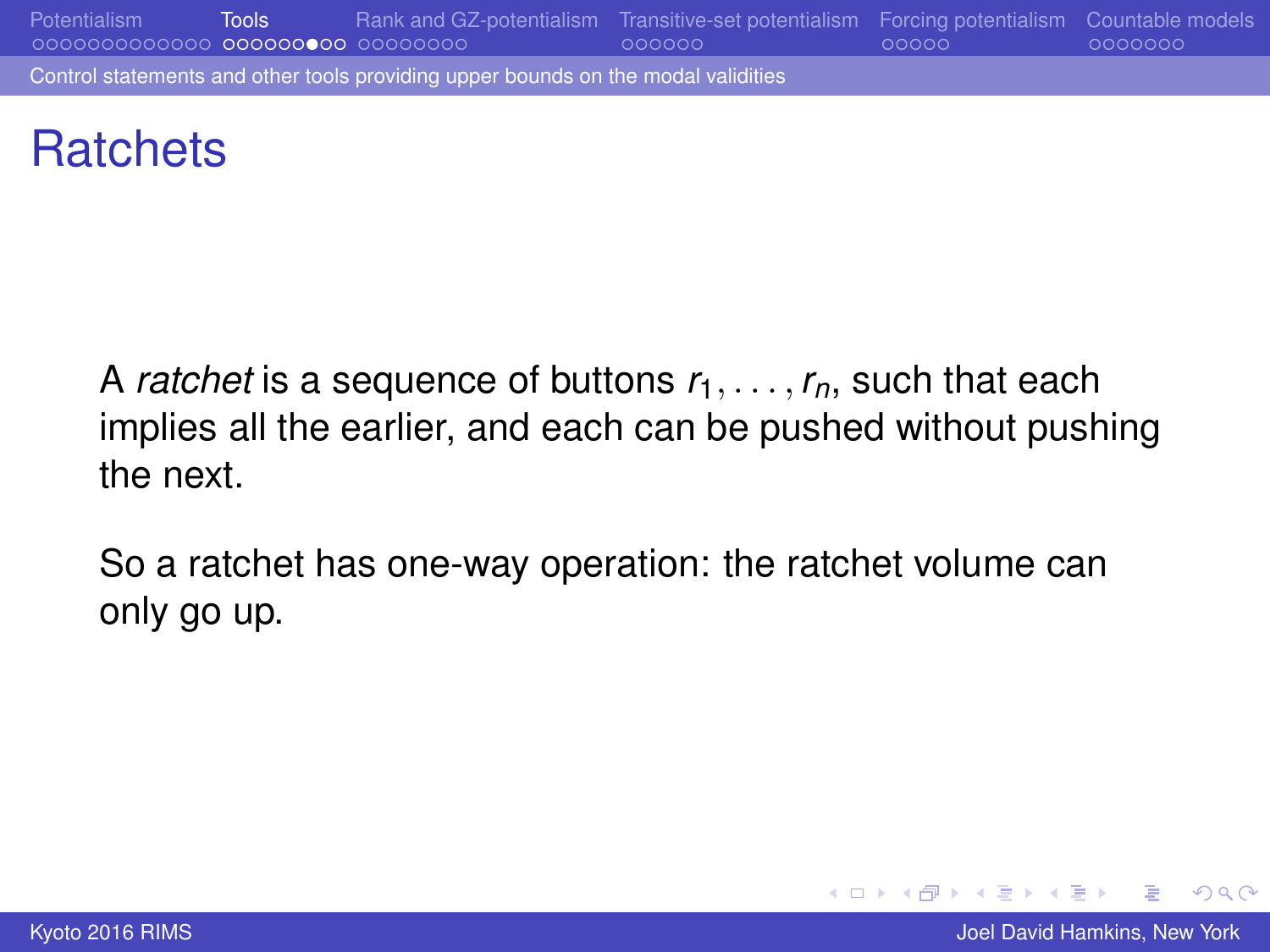<span id="page-23-0"></span>[Potentialism](#page-3-0) [Tools](#page-16-0) [Rank and GZ-potentialism](#page-25-0) [Transitive-set potentialism](#page-33-0) [Forcing potentialism](#page-39-0) [Countable models](#page-44-0)

[Control statements and other tools providing upper bounds on the modal validities](#page-23-0)

### Ratchets  $\rightarrow$  S4.3

#### Theorem

*If a world in Kripke model* W *has arbitrarily large ratchets + independent switches (or a dial), then the validities are within S4.3.*

The proof similarly is to simulate the Kripke models with finite linear pre-order frames inside  $W$ .

 $2Q$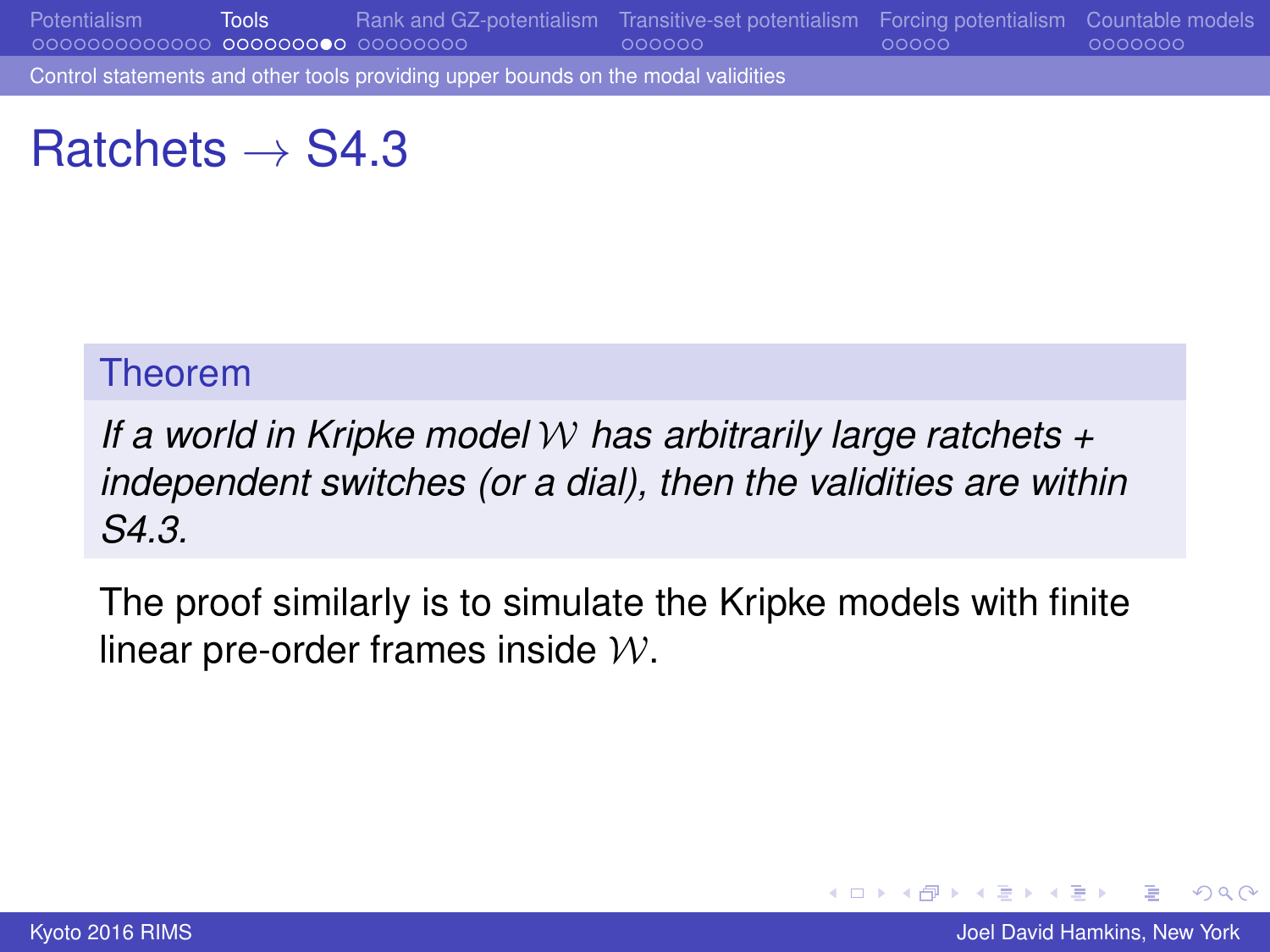<span id="page-24-0"></span>

### Long ratchets

In a model of set theory, a *long ratchet* is a formula  $\varphi(\alpha)$  with ordinal parameter  $\alpha$ , which form a ratchet.

With a long ratchet, we don't need the independent switches, since we can simulate them by the position within an  $\omega$ -block.

So any model of set theory with a long ratchet has its validities contained within S4.3.

 $2Q$ 

イロメ イ押 メイヨメ イヨメ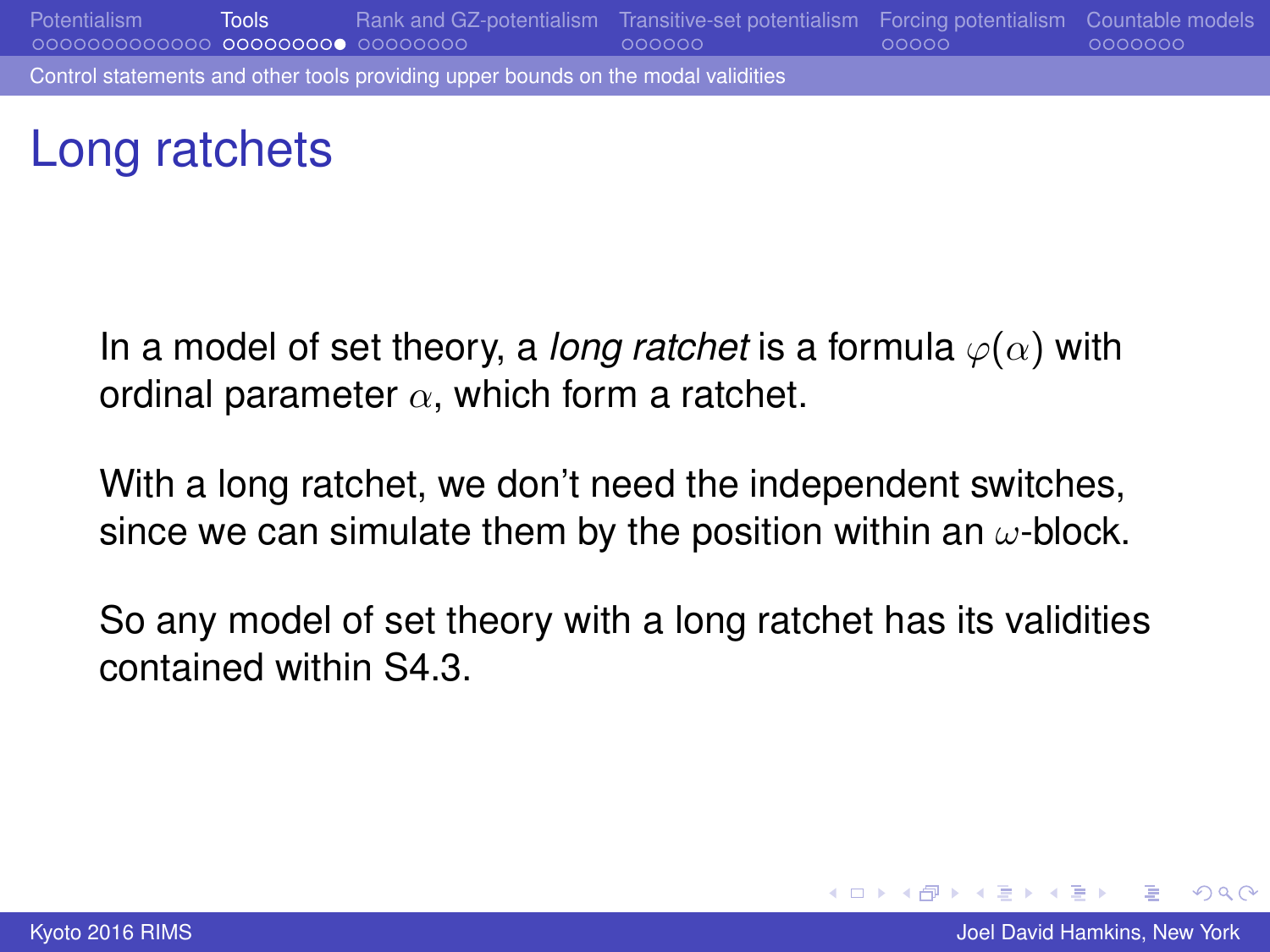<span id="page-25-0"></span>[Potentialism](#page-3-0) [Tools](#page-16-0) [Rank and GZ-potentialism](#page-25-0) [Transitive-set potentialism](#page-33-0) [Forcing potentialism](#page-39-0) [Countable models](#page-44-0) [Set-theoretic rank potentialism: worlds are](#page-25-0) *V*<sub>β</sub> for ordinal β

Set-theoretic potentialism

Let us now turn to investigate various specific cases of set-theoretic potentialism, using the tools we just provided in order to analyze the modal validities.

**[Kyoto 2016 RIMS](#page-0-0)** Joel David Hamkins, New York **Joel David Hamkins, New York Joel David Hamkins**, New York

 $2Q$ 

K ロ ⊁ K 伊 ⊁ K ヨ ⊁ K ヨ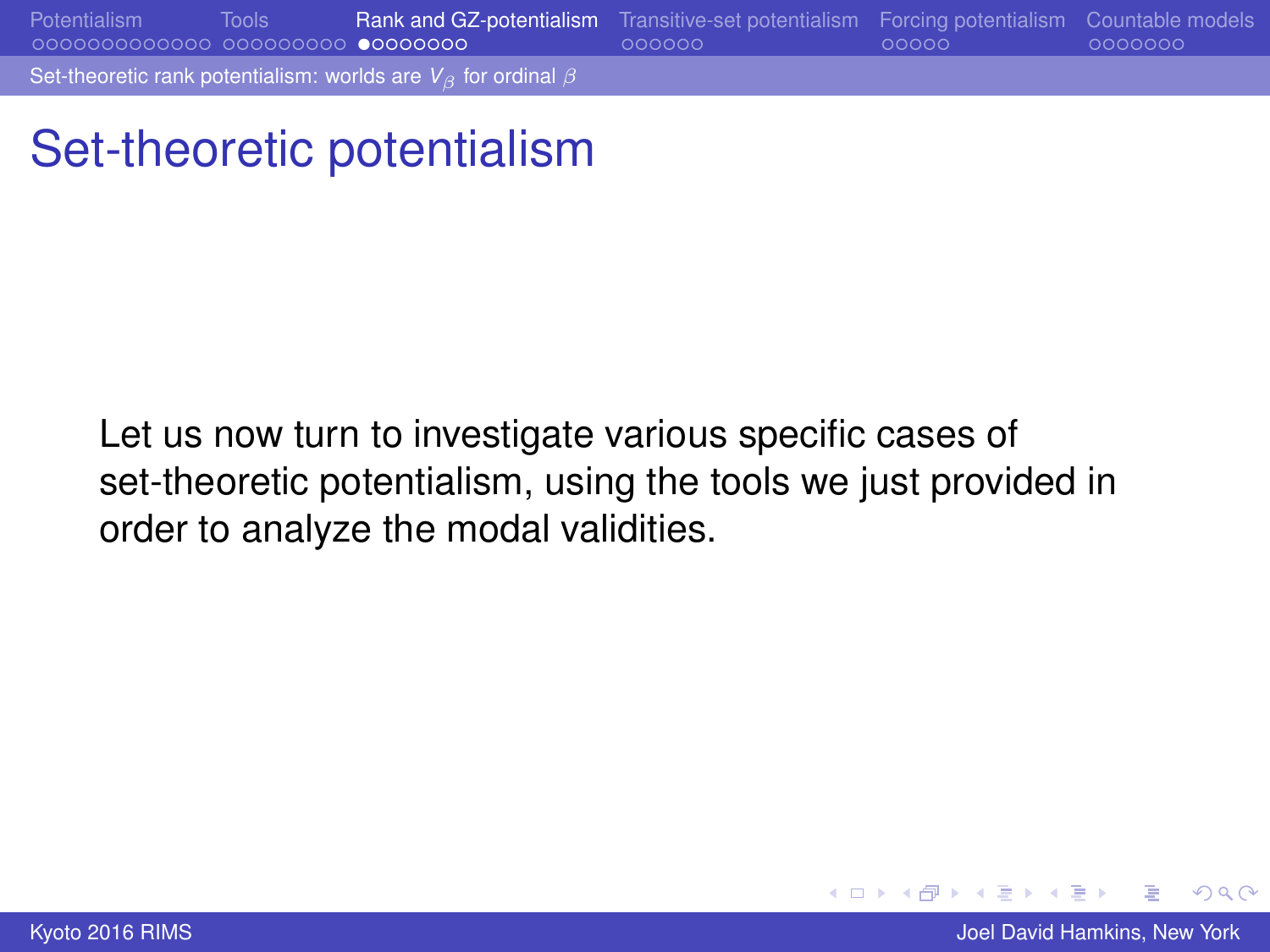<span id="page-26-0"></span>

### Rank-potentialism

First, consider set-theoretic rank-potentialism.

Rank-potentialism arises from the potentialist system consisting of the sets  $V_{\beta}$ , the rank-initial segments of the cumulative hiearchy.

In this system,  $\Diamond \varphi$  is true at some  $V_\beta$ , if there is a larger  $V_\delta$  in which  $\varphi$  is true.

 $2Q$ 

イロメ イ押 メイヨメ イヨメ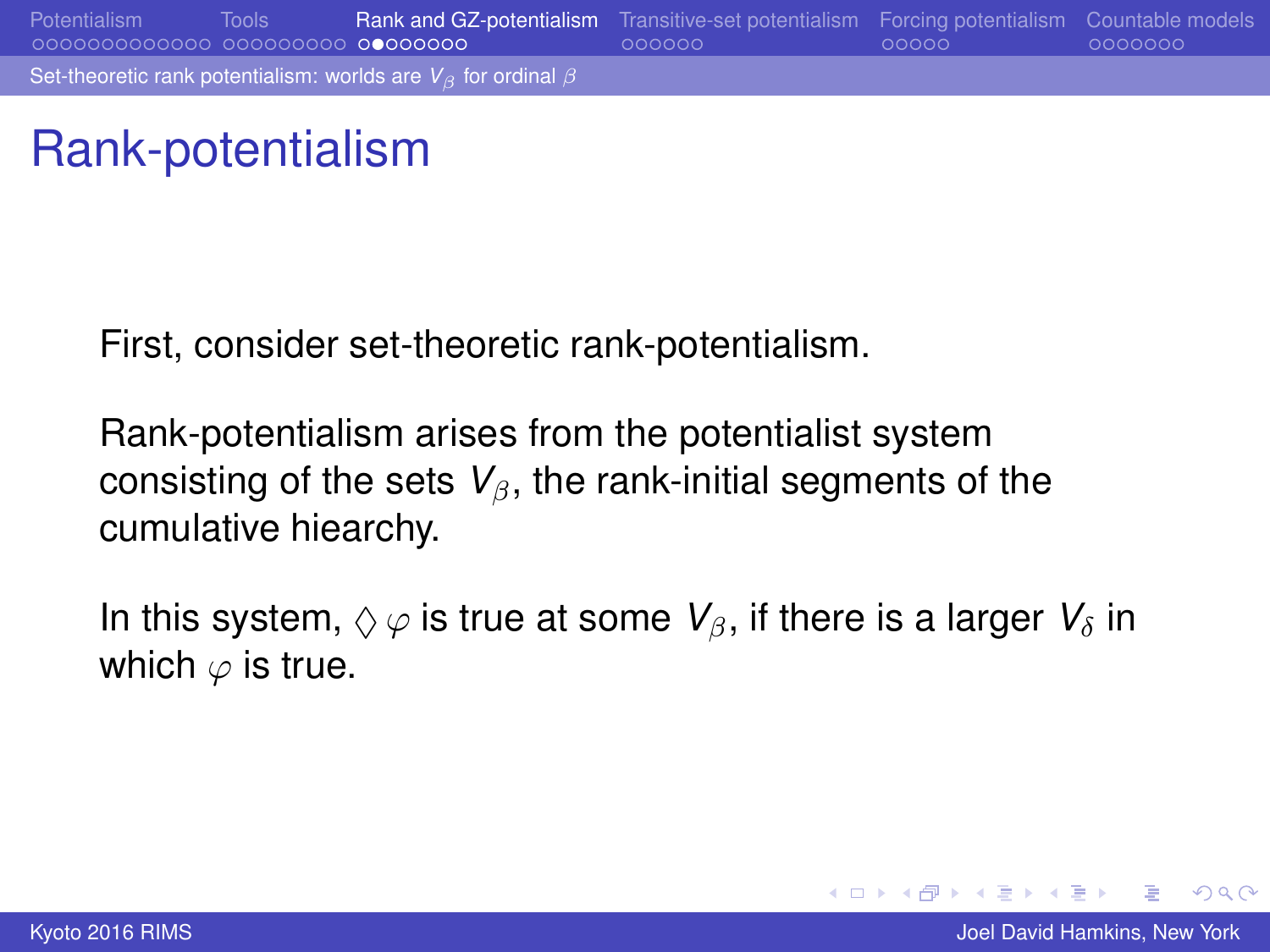<span id="page-27-0"></span>[Potentialism](#page-3-0) [Tools](#page-16-0) [Rank and GZ-potentialism](#page-25-0) [Transitive-set potentialism](#page-33-0) [Forcing potentialism](#page-39-0) [Countable models](#page-44-0)

[Set-theoretic rank potentialism: worlds are](#page-27-0)  $V_B$  for ordinal  $\beta$ 

## Modal validities of rank-potentialism

### Theorem

*For set-theoretic rank-potentialism,*

- 1 Every S4.3 assertion is valid in every V<sub>β</sub> for any L°∈ *assertion with parameters from V*<sub>β</sub>.
- 2 *Some worlds validate only the S4.3 assertions.*
- 3 *Validities at any world are within S5.*

### Proof.

```
The V_\beta are linearly ordered, so S4.3 is valid.
```

```
Long ratchet: "\aleph_{\alpha} exists."
```
э

つへへ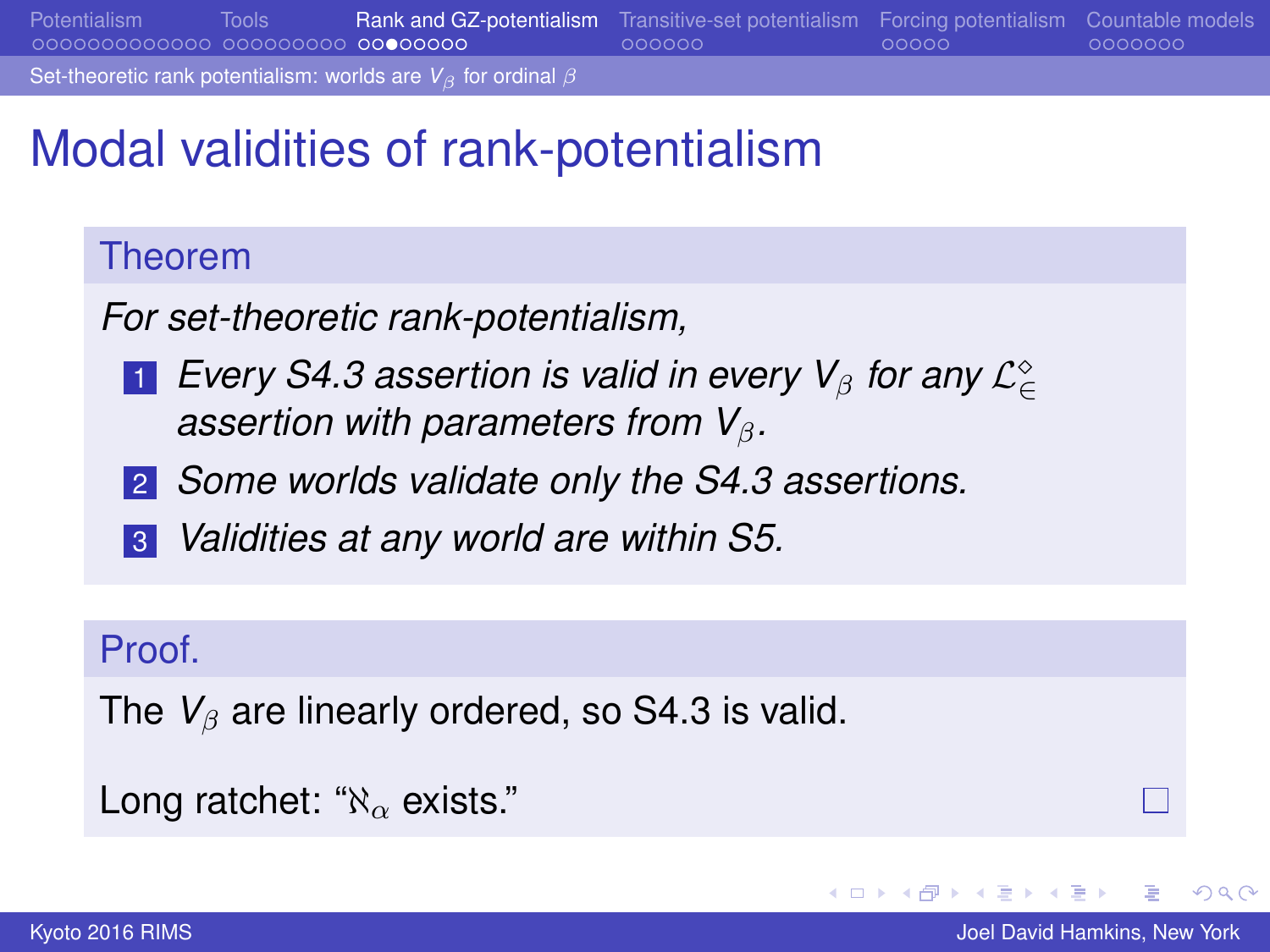<span id="page-28-0"></span>[Potentialism](#page-3-0) [Tools](#page-16-0) [Rank and GZ-potentialism](#page-25-0) [Transitive-set potentialism](#page-33-0) [Forcing potentialism](#page-39-0) [Countable models](#page-44-0)

[Set-theoretic rank potentialism: worlds are](#page-28-0) *V*<sub>β</sub> for ordinal β

### The potentialist maximality principle Meanwhile, some  $V_\delta$  can exhibit additional validities.

$$
5 \qquad \Diamond \Box \, \varphi \to \varphi
$$

### Theorem

*The following are equivalent for any ordinal* δ*:*

- <sup>1</sup> *S5 is valid in V*δ*, for* L∈*-assertions with parameters.*
- 2  $\delta$  *is*  $\Sigma_3$ -correct. That *is*,  $V_\delta \prec_{\Sigma_2} V$ .

#### Proof.

 $(2 \implies 1)$  Assume  $\delta$  is  $\Sigma_3$ -correct and  $V_\delta \models \Diamond \Box \varphi(a)$ . So  $\exists \lambda \geq \delta \ \forall \theta \geq \lambda \ \mathsf{V}_{\theta} \models \varphi(\mathsf{a})$ . This is  $\Sigma_3$ . It follows that  $\mathsf{V}_{\delta} \models \varphi(\mathsf{a})$ .

(1  $\implies$  2) If S5 is valid at  $V_\delta$ , then  $\delta = \beth_\delta$ . If  $\exists x \forall \beta \; V_\beta \models \varphi(a)$ , then  $V_{\delta} \models \Diamond \Box \exists x \forall \beta \; V_{\beta} \models \varphi(a)$ . By S5, it is true in  $V_{\delta}$ .

**I O > I N +** 

 $\cap$  a  $\cap$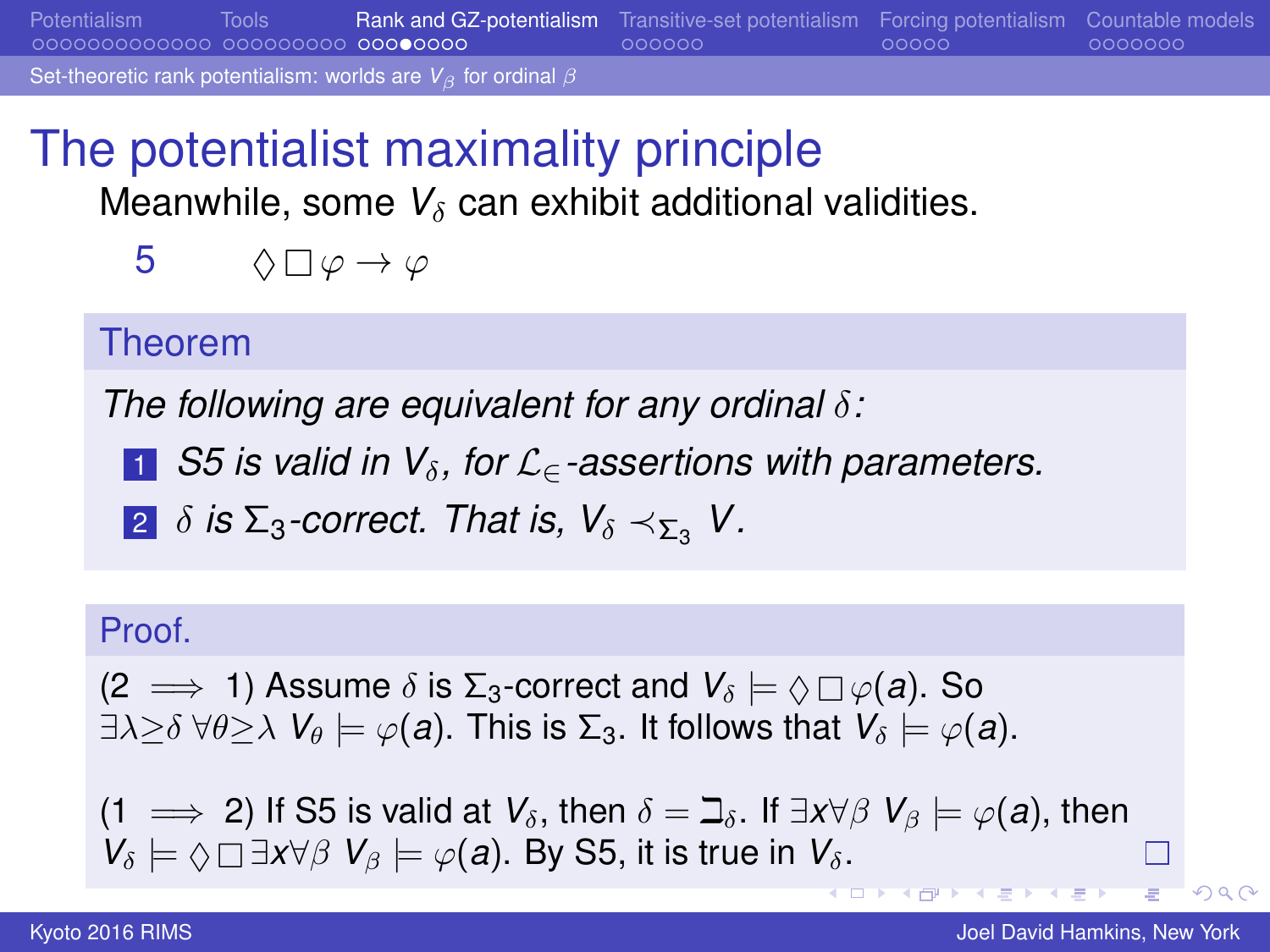<span id="page-29-0"></span>[Potentialism](#page-3-0) [Tools](#page-16-0) [Rank and GZ-potentialism](#page-25-0) [Transitive-set potentialism](#page-33-0) [Forcing potentialism](#page-39-0) [Countable models](#page-44-0) [Set-theoretic rank potentialism: worlds are](#page-29-0) *V*<sub>β</sub> for ordinal β

### The language matters

Allowing assertions from the potentialist language is strictly stronger.

#### Theorem

*The following schemes are equivalent:*

- 1 V<sub>δ</sub> validates S5 for  $\mathcal{L}_{\in}^{\diamond}$ -assertions with parameters.
- **2**  $\delta$  *is a correct cardinal,*  $V_{\delta} \prec V$ *.*

The point is that the modal operators  $\Diamond$  and  $\exists$  in  $V_\delta$  work essentially as quantifiers in *V*, by the potentialist translation.

ZFC proves  $\Sigma_3$ -correct cardinals exist, but it doesn't prove that fully correct cardinals exist.

 $2Q$ 

 $\left\{ \begin{array}{ccc} 1 & 0 & 0 \\ 0 & 1 & 0 \end{array} \right.$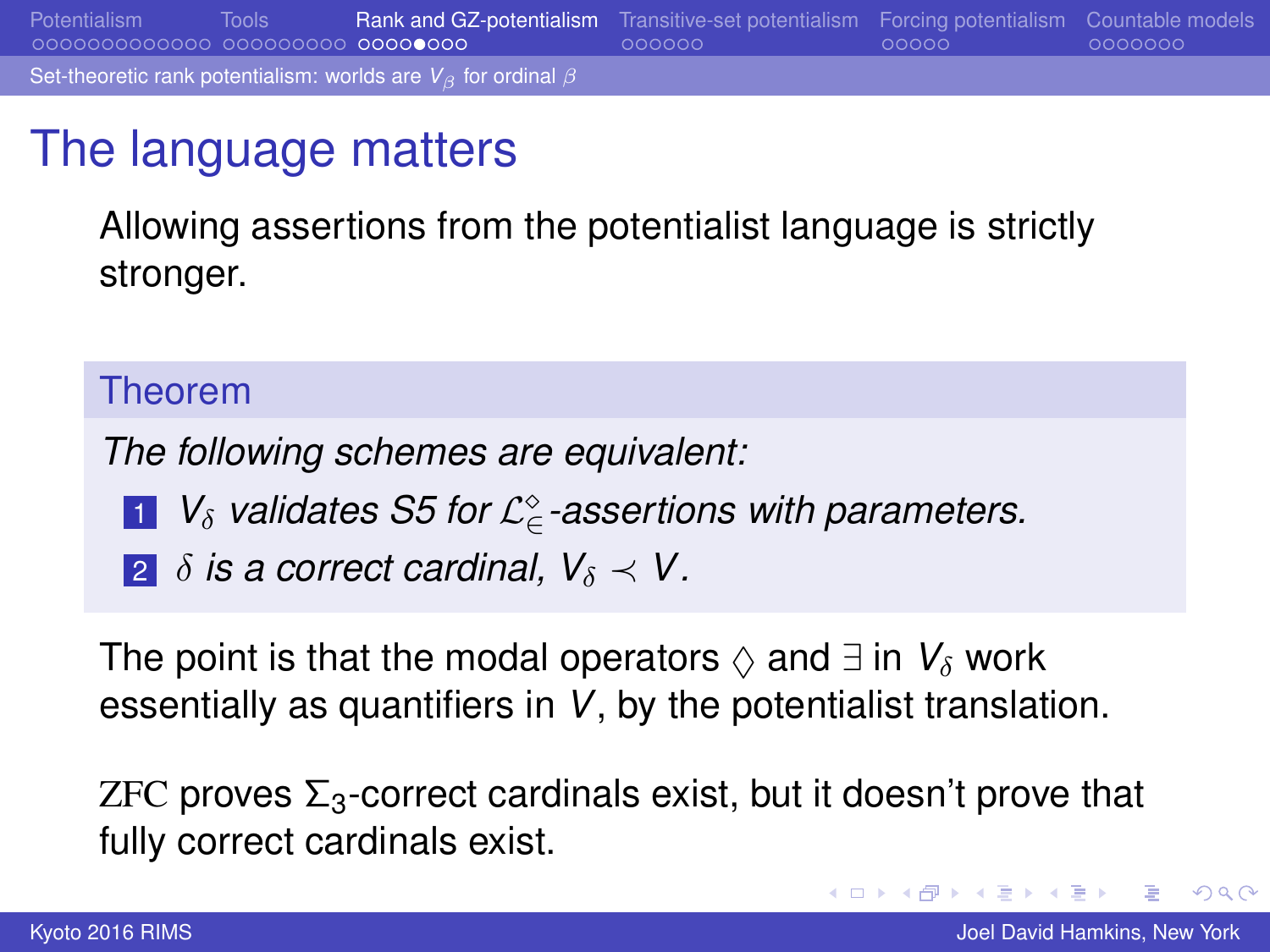<span id="page-30-0"></span>[Potentialism](#page-3-0) [Tools](#page-16-0) [Rank and GZ-potentialism](#page-25-0) [Transitive-set potentialism](#page-33-0) [Forcing potentialism](#page-39-0) [Countable models](#page-44-0) [Set-theoretic rank potentialism: worlds are](#page-30-0) *V*<sub>β</sub> for ordinal β

### Variations on rank-potentialism

One can refine the potentialist system by allowing only certain  $V_{\beta}$ , for  $\beta$  in some class A.

These are still linearly ordered, so S4.3 remains valid.

And one can still make a long ratchet: "there are at least  $\alpha$ many elements in *A*." So some worlds have exactly S4.3.

S5 is valid at  $V_\delta$  iff  $\delta$  is  $\Sigma_3(A)$ -correct.

 $2Q$ 

イロメ イ押 メイヨメ イヨメ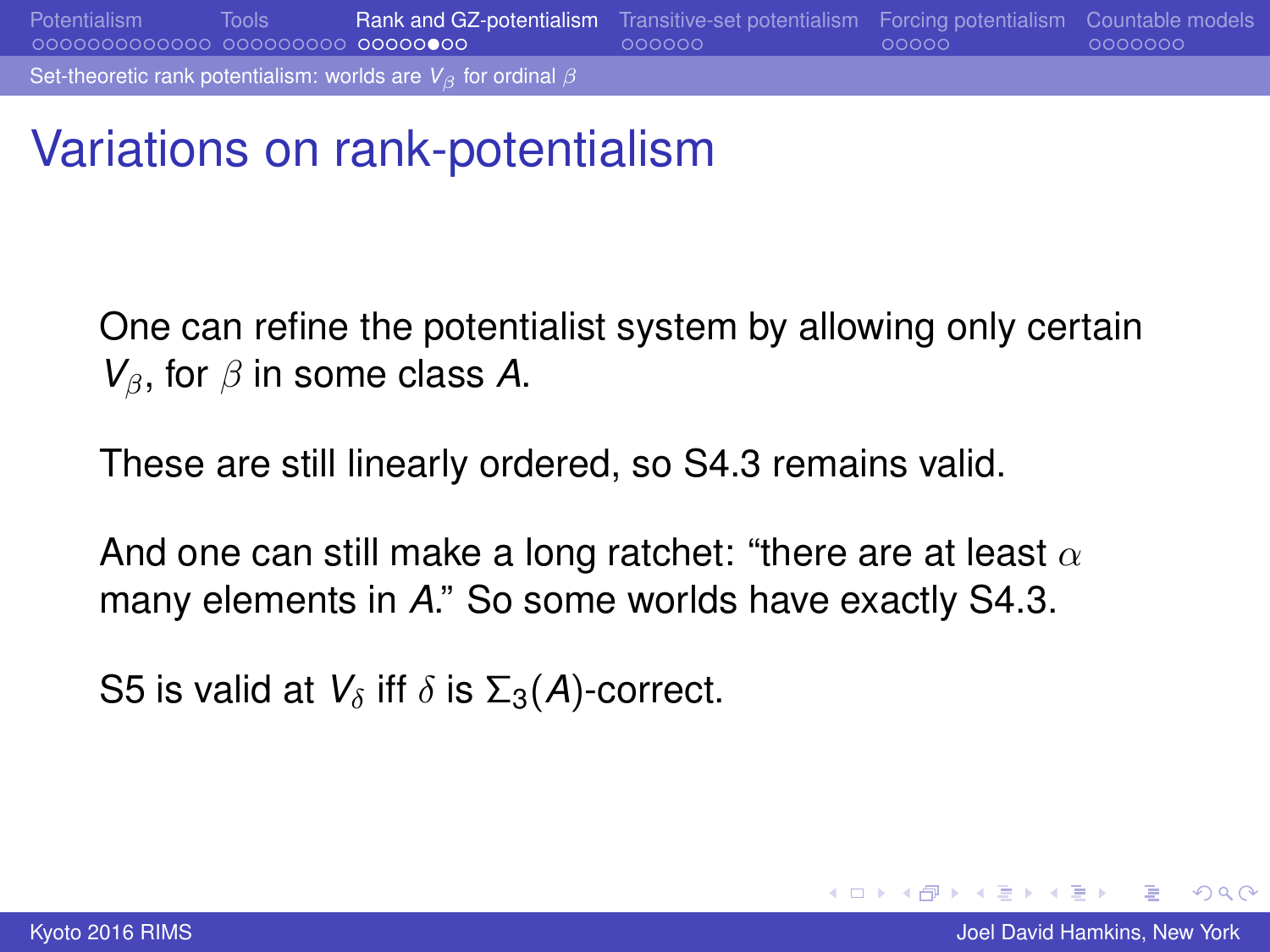### <span id="page-31-0"></span>Grothendieck-Zermelo universes

The potentialist perspective is well illustrated in current mathematical practice by the use of Grothendieck-Zermelo universes in category theory:  $V_{\kappa}$  for inaccessible cardinal  $\kappa$ .

Category-theorists use these universes in a potentialist manner. Work inside one universe  $V_{\kappa}$ , but if needed, move to a higher one.

Zermelo also had this perspective explicitly (1930).

*What appears as an 'ultrafinite non- or super-set' [a proper class] in one model is, in the succeeding model, a perfectly good, valid set with both a cardinal number and an ordinal type, and is itself a foundation stone for the construction of a new domain.*

→ 重 ▶ → 重 ▶

 $2Q$ 

(ロ) (伊)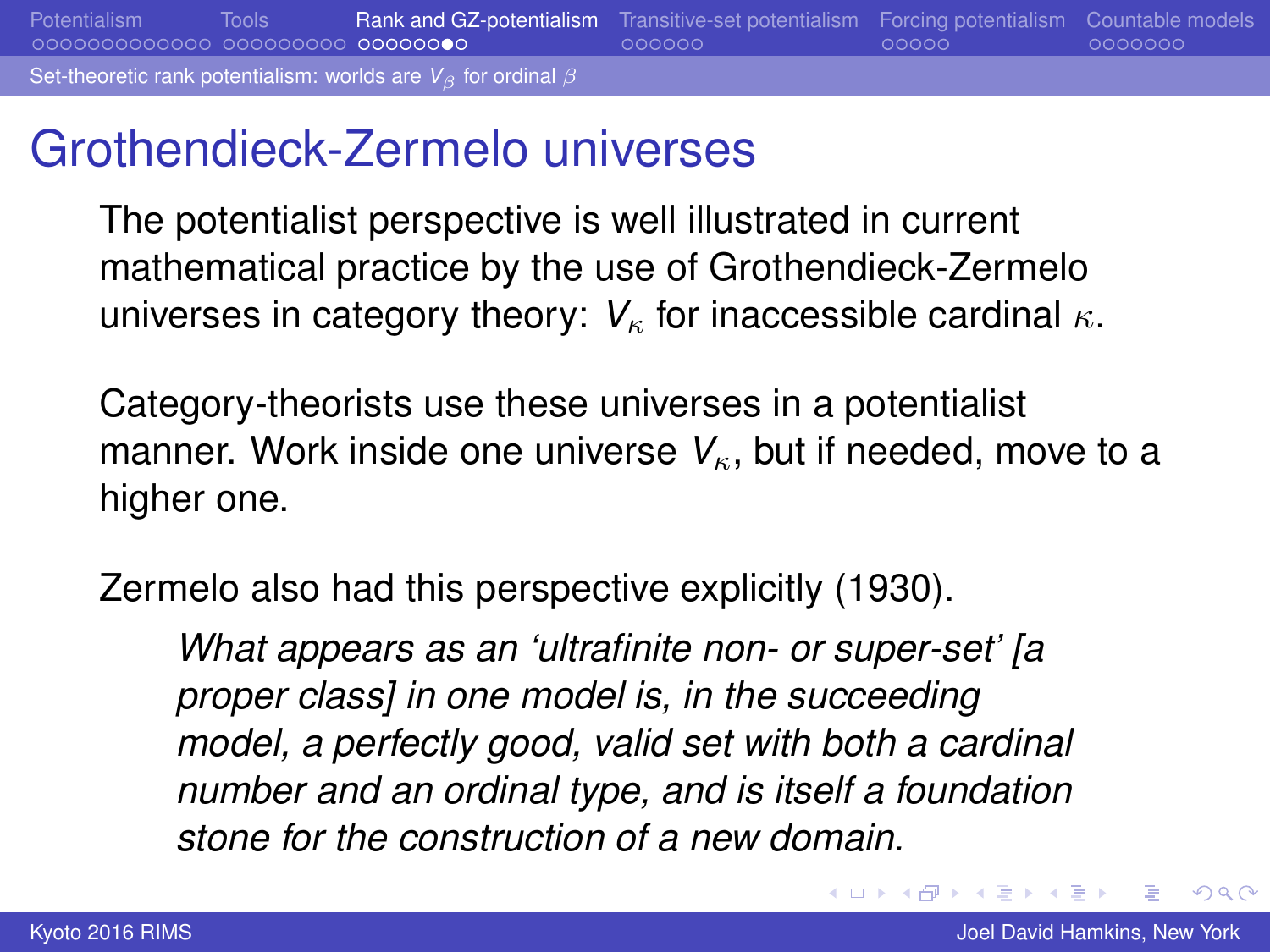### <span id="page-32-0"></span>Grothendieck-Zermelo potentialism

Assume the Grothendieck universe axiom. Then:

S4.3 is valid at every GZ-universe  $V_{\kappa}$ .

Some GZ-universes have only S4.3 as valid.

S5 is valid at GZ-universe *V*<sub>κ</sub>, for  $\mathcal{L}_\epsilon$ -assertions with parameters, if and only if  $\kappa$  is  $\Sigma_3$ -reflecting.

S5 is valid at  $V_\kappa$ , for  $\mathcal{L}^\diamond_\in$ -assertions with parameters, iff  $\kappa$  is fully reflecting.

 $\equiv$   $\Omega$ 

イロト イ押 トイヨ トイヨト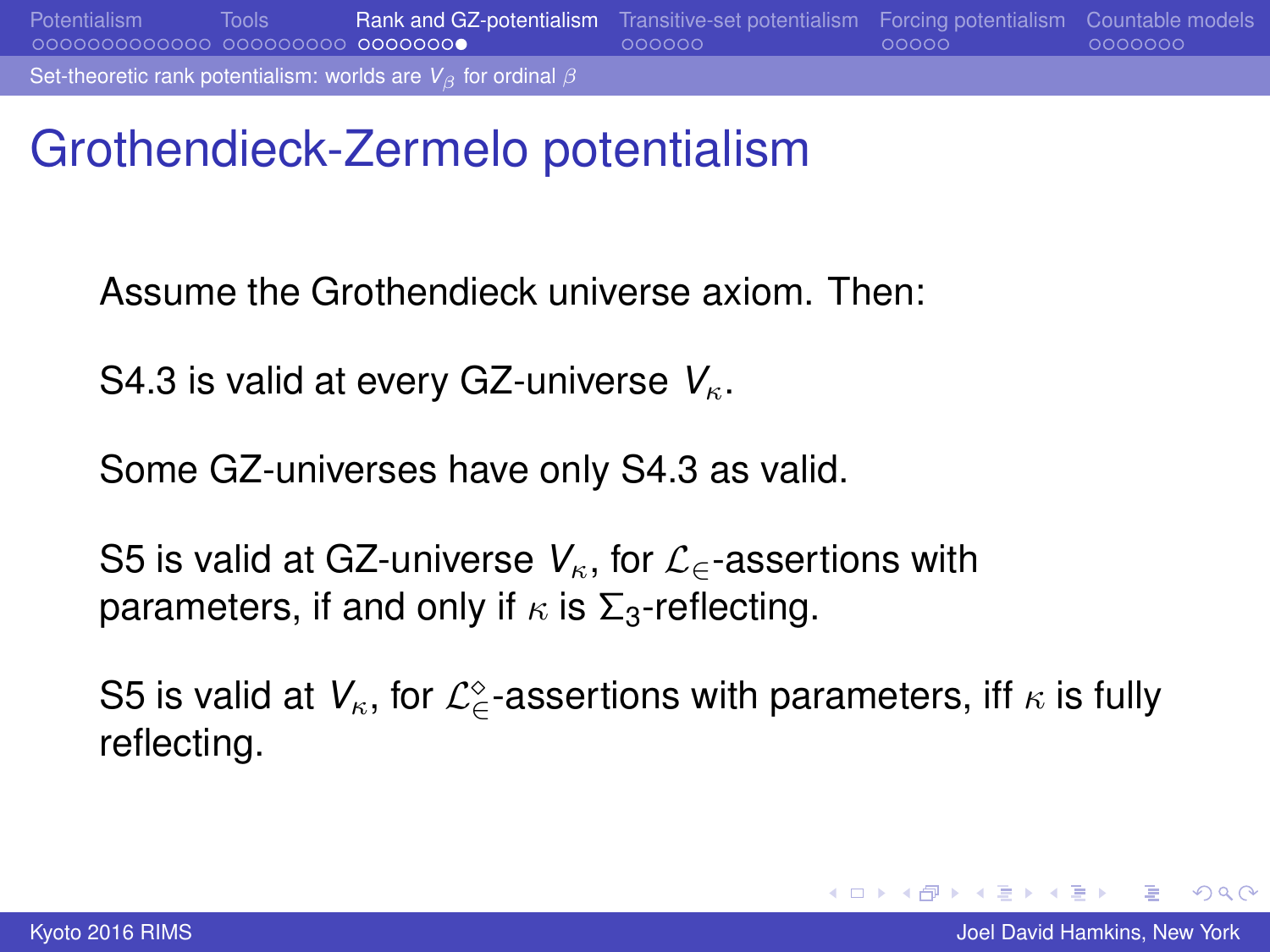### <span id="page-33-0"></span>Transitive-set potentialism

Consider next the potentialist system of all transitive sets

 $\mathcal{T} = \{ W \mid W$  is transitive  $\}$ .

So  $\Diamond \psi$  is true at *W* if there is a larger transitive set with  $\psi$ .

This system exhibits potentialism both with respect to height and width.

But width can eventually stabilize. For example, every set *x* eventually gets its full power set, containing not only all subsets, but all potential subsets.

$$
\forall x \ \Diamond \exists y \ \Box y = P(x)
$$

 $2Q$ э.

イロメ イ押 メイヨメ イヨメ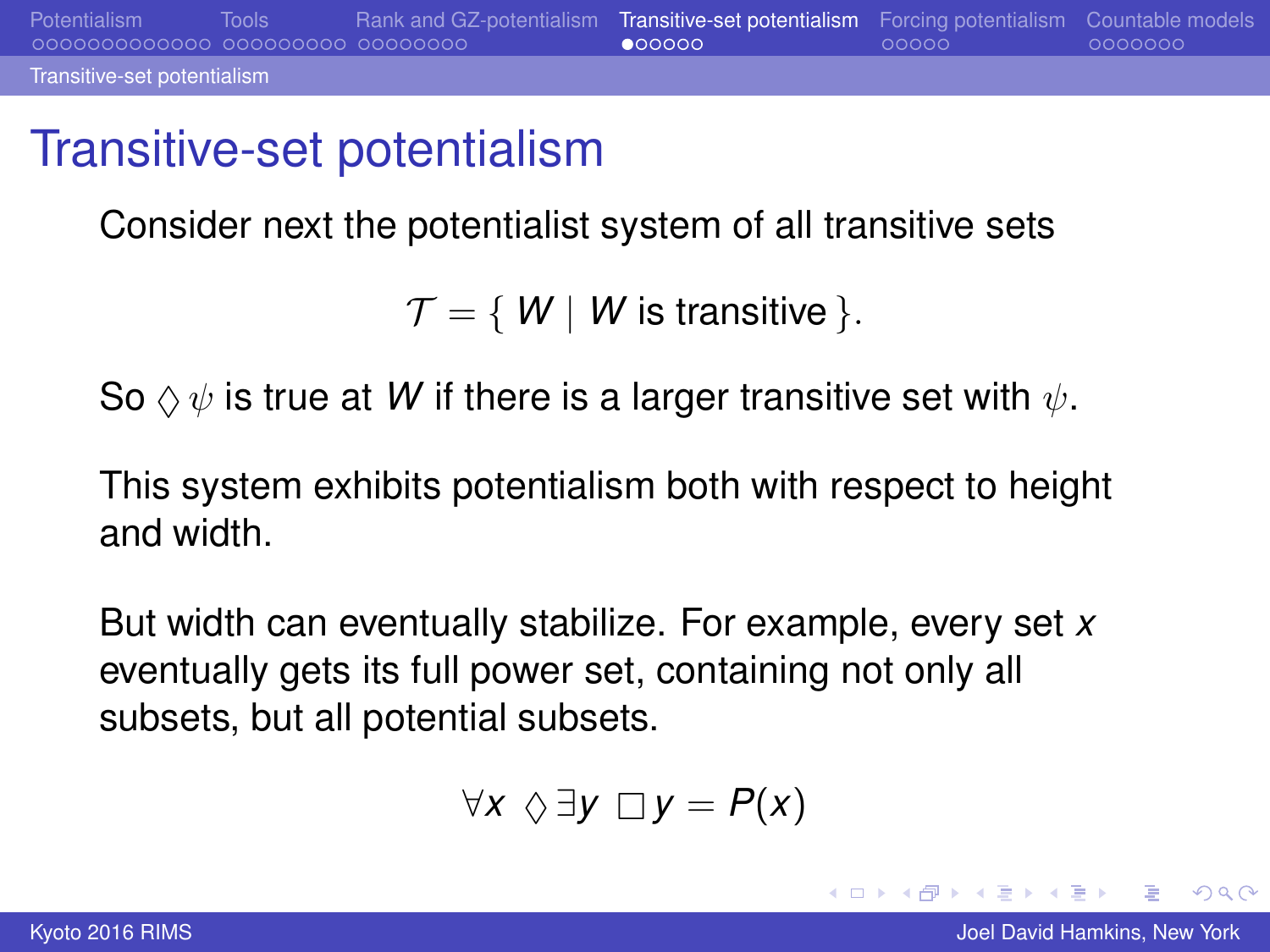#### <span id="page-34-0"></span>[Transitive-set potentialism](#page-34-0)

# Modal logic of transitive set potentialism

### Theorem

*The propositional modal validities of transitive-set-potentialism are exactly the assertions of S4.2.*

- 1 *S4.2 is valid in every world, for assertions in* L <sup>∈</sup> *with parameters.*
- 2 *Some worlds validate only S4.2.*
- 3 *For any particular world, validities are within S5.*

#### Proof.

Upward directed, so S4.2 is valid.

Provide independent buttons and switches to get exactly S4.2.

イロメ イ押 メイヨメ イヨメ

 $\Box$ 

 $2Q$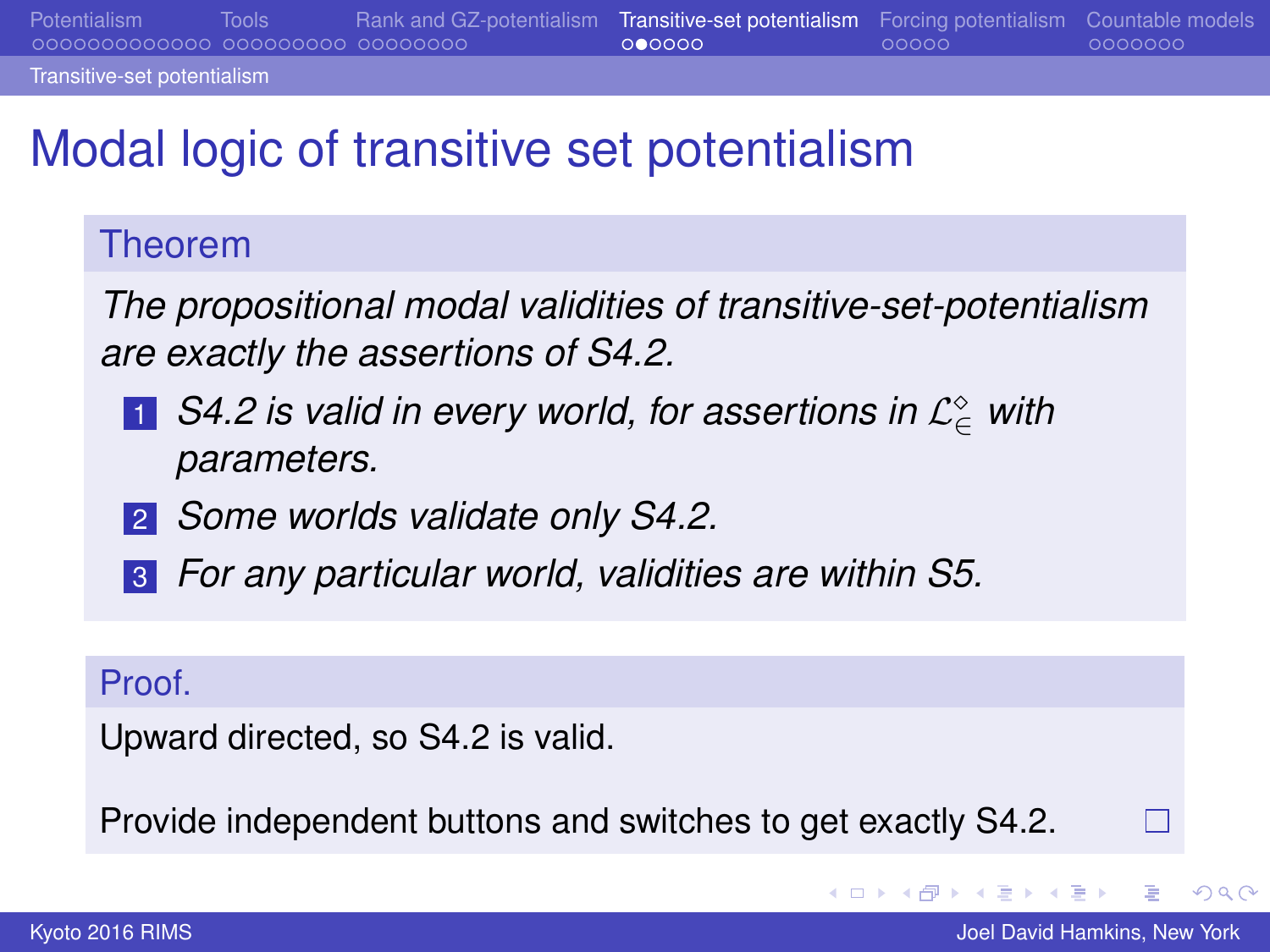# <span id="page-35-0"></span>Maximality principle S5

### Theorem

*The following are equivalent in transitive-set potentialism.*

- <sup>1</sup> *S5 is valid at M for* L∈*-assertions with parameters.*
- **2**  $M = V_\delta$ , for some  $\Sigma_2$ -correct cardinal  $\delta$ .

### Proof

 $(2 \implies 1)$  Suppose  $\delta$  is  $\Sigma$ <sub>2</sub>-correct, and assume  $\Diamond \Box \varphi(a)$  holds at  $V_\delta$ . So there is transitive set  $N \supset V_\delta$  with all  $U \supset N$  having  $\varphi(a)$ . This is  $\Sigma$ <sub>2</sub>. So already such *N* inside *V*<sub>δ</sub>. So *V*<sub>δ</sub>  $\models$   $\varphi$ (*a*).

 $(1 \implies 2)$  Assume S5 at *M*. Show *M* is correct about power sets. Similar argument shows  $M = V_\delta$  some  $\delta$ . Use  $\Diamond \Box \varphi(a) \rightarrow \varphi(a)$  to conclude  $\delta$  is  $\Sigma$ <sub>2</sub>-correct.

イロメ イ押 メイヨメ イヨメ

Г

 $2Q$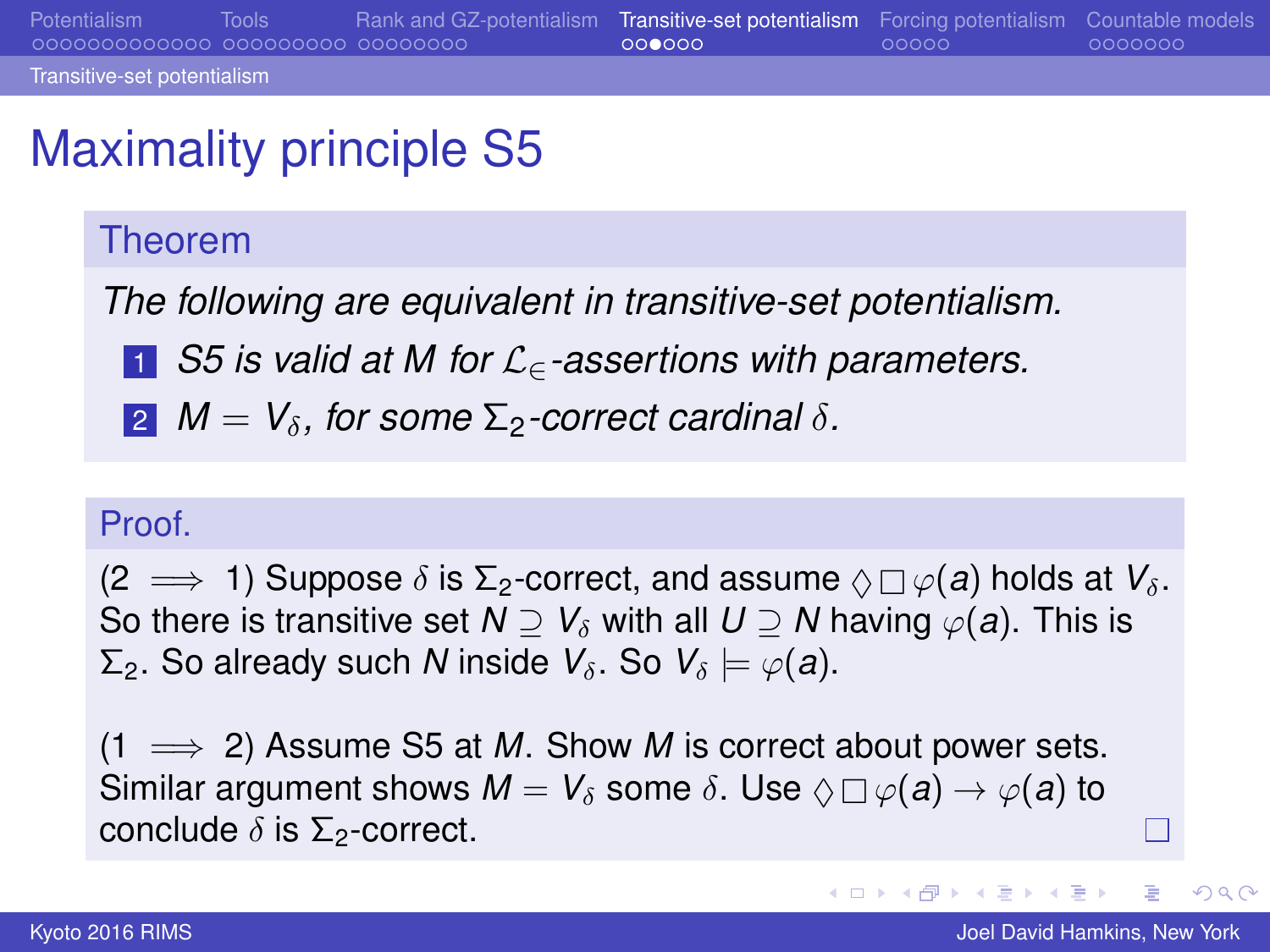<span id="page-36-0"></span>[Transitive-set potentialism](#page-36-0)

# Strong maximality principle

If you want S5 for assertions in the potentialist language  $\mathcal{L}^{\diamond}_{\in}$ , then it is stronger.

### Theorem

*The following are equivalent in transitive-set potentialism.*

- 1 *S5 is valid at world M for* L <sup>∈</sup>*-assertions with parameters.*
- **2**  $M \prec V$ . In other words,  $M = V_\delta$  for a correct cardinal  $\delta$ .

э  $\Omega$ 

イロメ イ押 メイヨメ イヨメ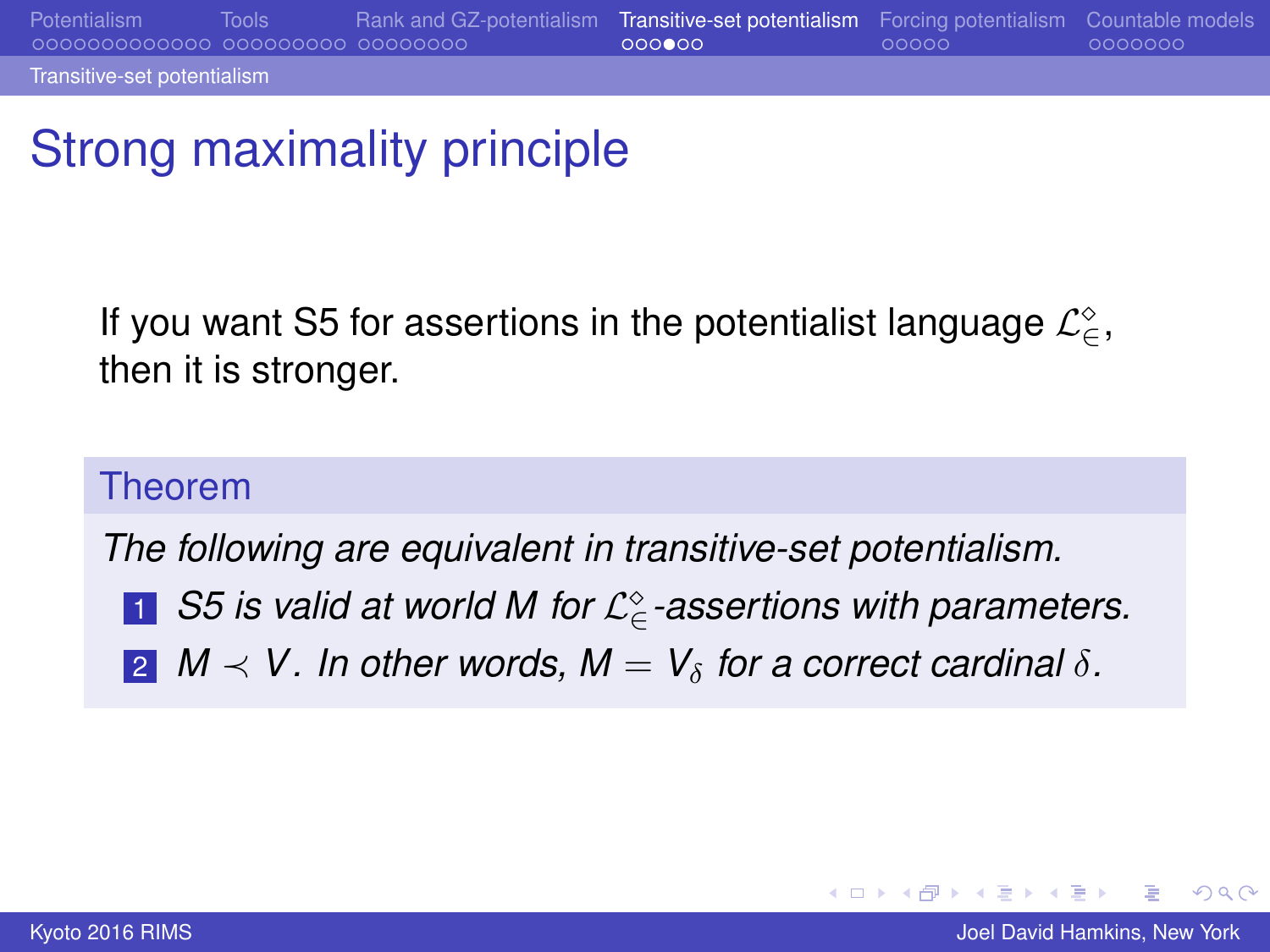### <span id="page-37-0"></span>Variations on transitive set potentialism

It is natural to want only transitive models of a particular nice theory *T*.

Consider this as a potentialist system, and assume every  $x \in V$ is an element of such a model. Then:

S4.2 is valid at every world, for  $\mathcal{L}^{\diamond}_{\in}$ -assertions with parameters.

Examples show that some worlds can exhibit exactly S4.2, or exactly S4.3, or exactly some intermediate theory, depending on the theory *T* and the set-theoretic background.

 $2Q$ 

イロメ イ押 メイヨメ イヨメ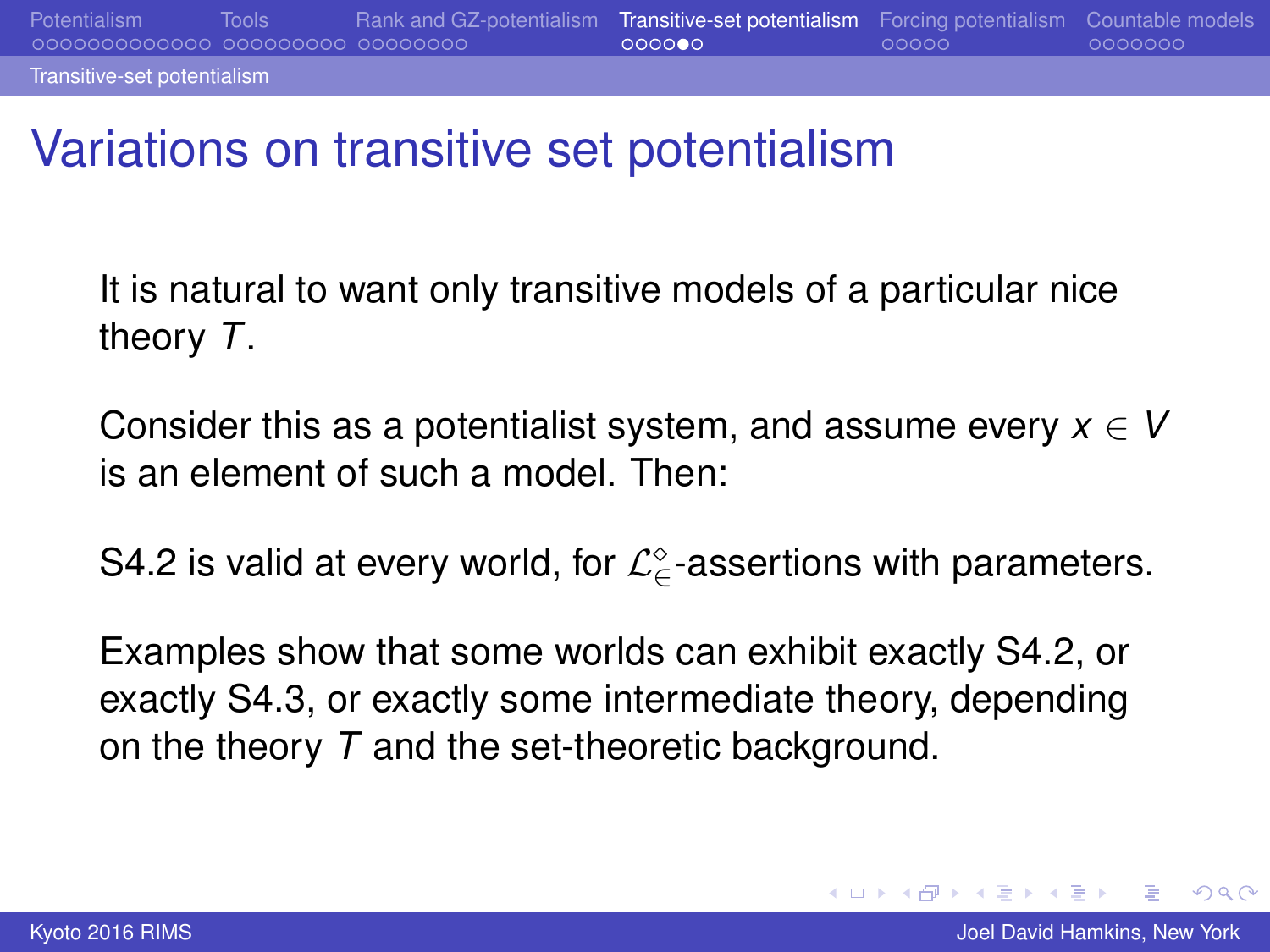# <span id="page-38-0"></span>Solovay's modalities

Solovay had studied the modalities of "true in all transitive sets" and "true in all  $V_{\kappa}$  for inaccessible  $\kappa$ ."

It might seem at first that this is the same thing we are doing with potentialism.

But it is not the same.

Solovay's modalities are not potentialist, since in effect they are oriented downward, rather than upward. For Solovay,  $\Diamond \Box \varphi$  is true at  $V_{\kappa}$  if there is a *smaller*  $V_{\beta}$  such that  $\varphi$  is true inside all still smaller  $V_{\delta}$ .

In contrast, potentialism is upward oriented.

 $2Q$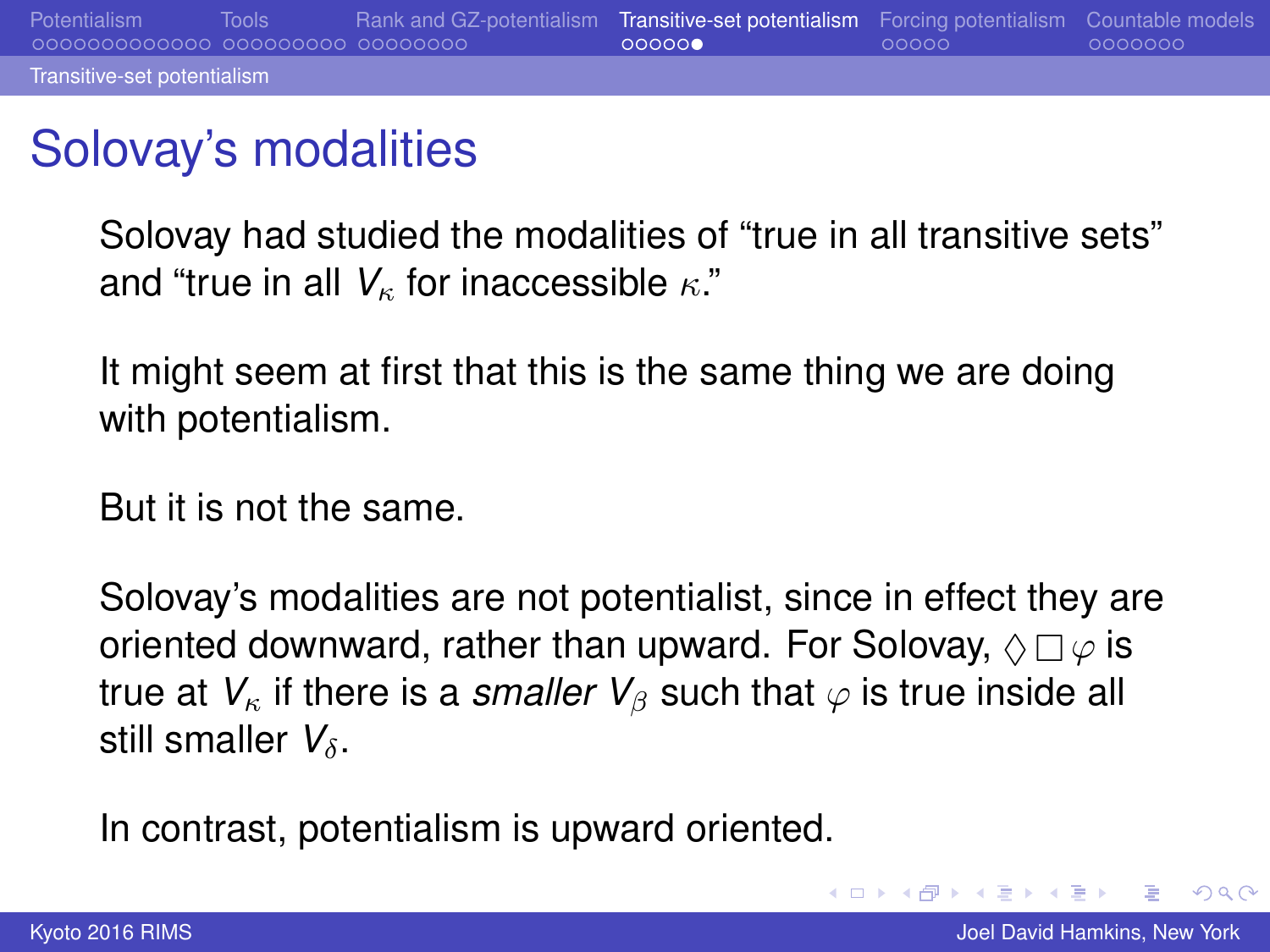# <span id="page-39-0"></span>Modal logic of forcing

Consider next the set-theoretic universe *V* in the potentialist context of all its forcing extensions.

This is width-potentialism, height-actualism.

Benedikt Löwe and I studied the modal validities that arise in this system.

 $2Q$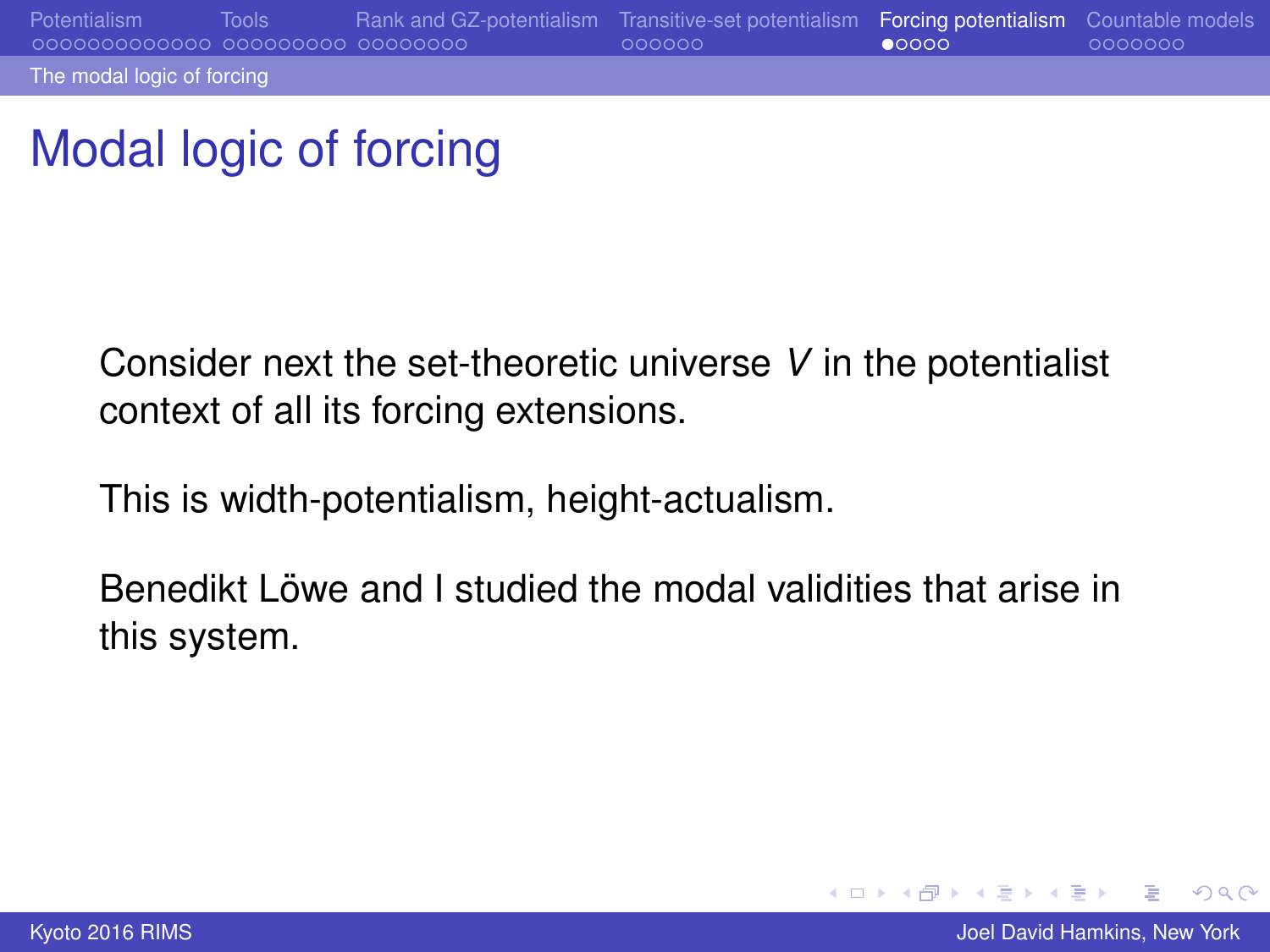<span id="page-40-0"></span>[Potentialism](#page-3-0) [Tools](#page-16-0) [Rank and GZ-potentialism](#page-25-0) [Transitive-set potentialism](#page-33-0) [Forcing potentialism](#page-39-0) [Countable models](#page-44-0) [The modal logic of forcing](#page-40-0)

# Modal logic of forcing

#### Theorem (Hamkins, Löwe)

*In the potentialist system of all forcing extensions of a fixed countable model of* ZFC*,*

- 1 *S4.2 is valid at every world, for* L <sup>∈</sup>*-assertions with parameters.*
- 2 *The validities of any particular world are within S5.*
- 3 *Some models have exactly S4.2 as their set of validities.*
- 4 *Depending on the original model, some models have S5 valid for sentences.*

For 3, find a model with independent buttons and switches.

S5 can be forced, but you cannot allow uncountable parameters, since  $\Diamond \Box(x)$  is countable) is true for any particular set *x*.

ミー  $2Q$ 

イロト イ団 トイヨ トイヨ トー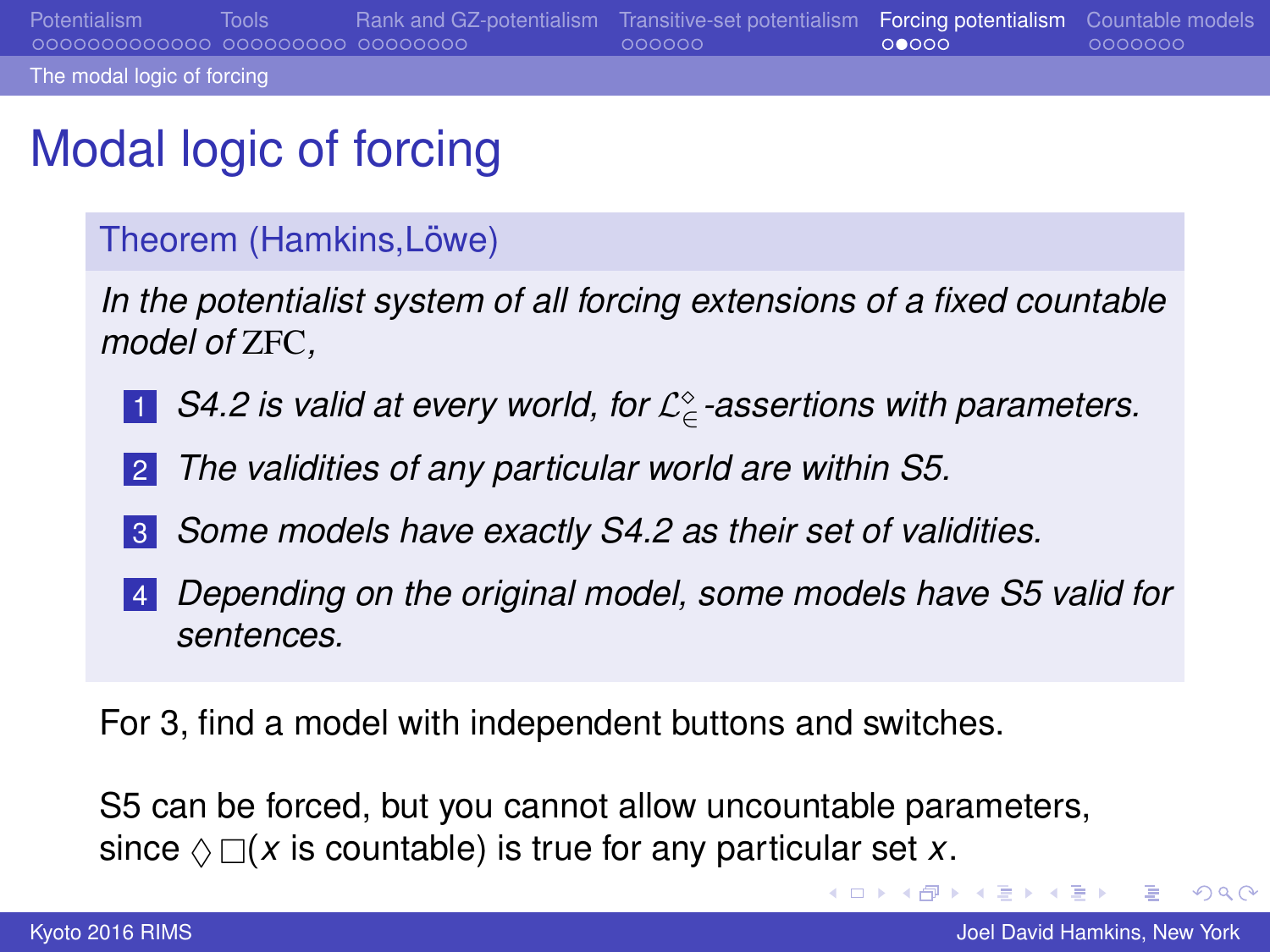<span id="page-41-0"></span>[The modal logic of forcing](#page-41-0)

# Generic multiverse potentialism

The *generic multiverse* of a model *M* of set theory is obtained by closing under the operations of forcing extension and ground.

This forms a natural potentialist system.

The modal validities are identical to that in the modal logic of forcing.

 $2Q$ 

K ロ ⊁ K 伊 ⊁ K ヨ ⊁ K ヨ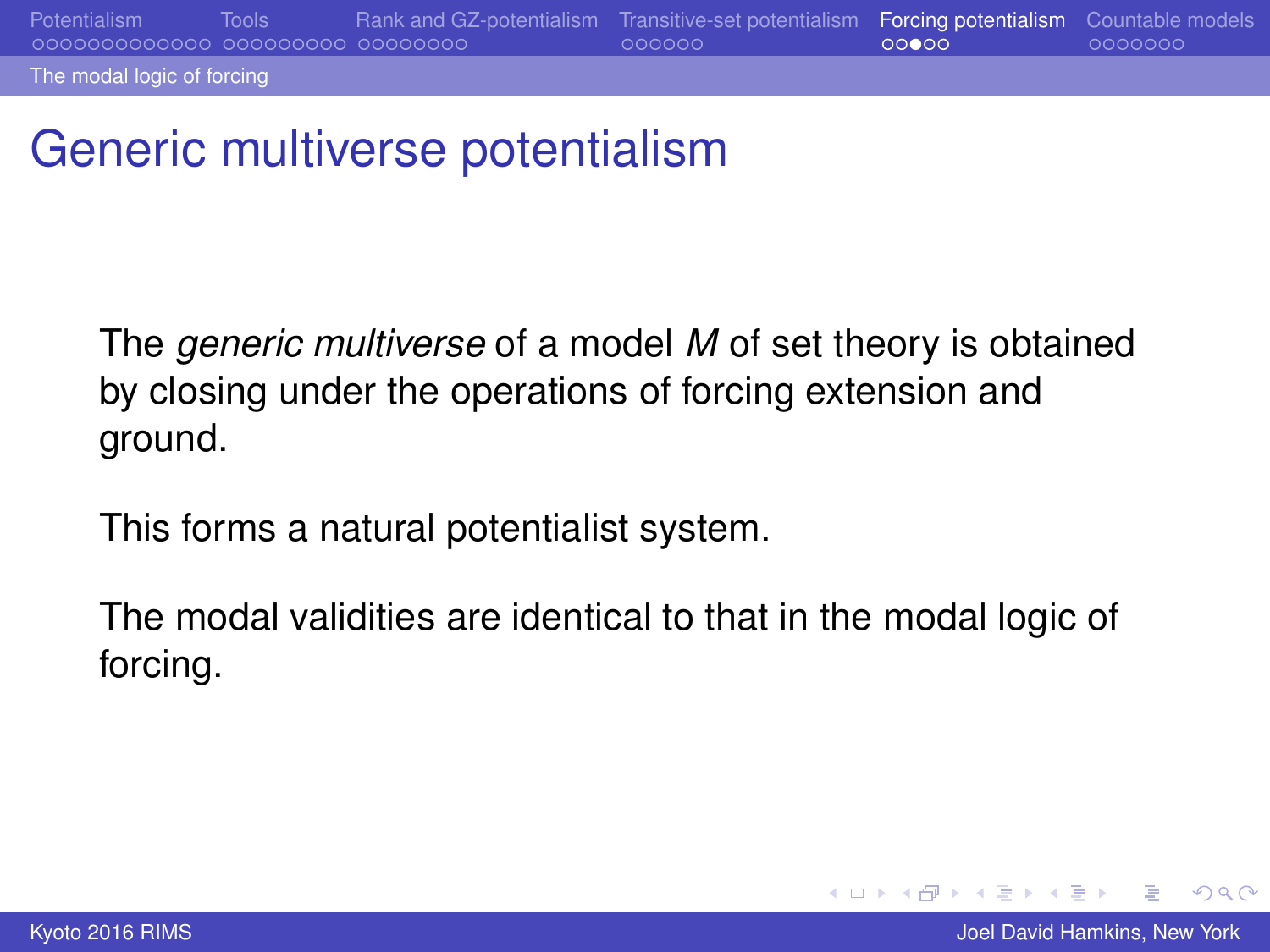### Generic multiverse rank-potentialism

It is interesting to combine rank-potentialism with generic-multiverse-potentialism.

Consider a model of set theory *M* in the context of its generic multiverse. Form the potentialist system of all  $\mathsf{V}^W_\beta$ , where  $W$  is in the generic multiverse of *M*.

So this is height-and-width-potentialism, since we can always force outward, adding more subsets, and we can add more ordinals on top.

<span id="page-42-0"></span>[The modal logic of forcing](#page-42-0)

 $2Q$ 

K ロ ⊁ K 伊 ⊁ K ヨ ⊁ K ヨ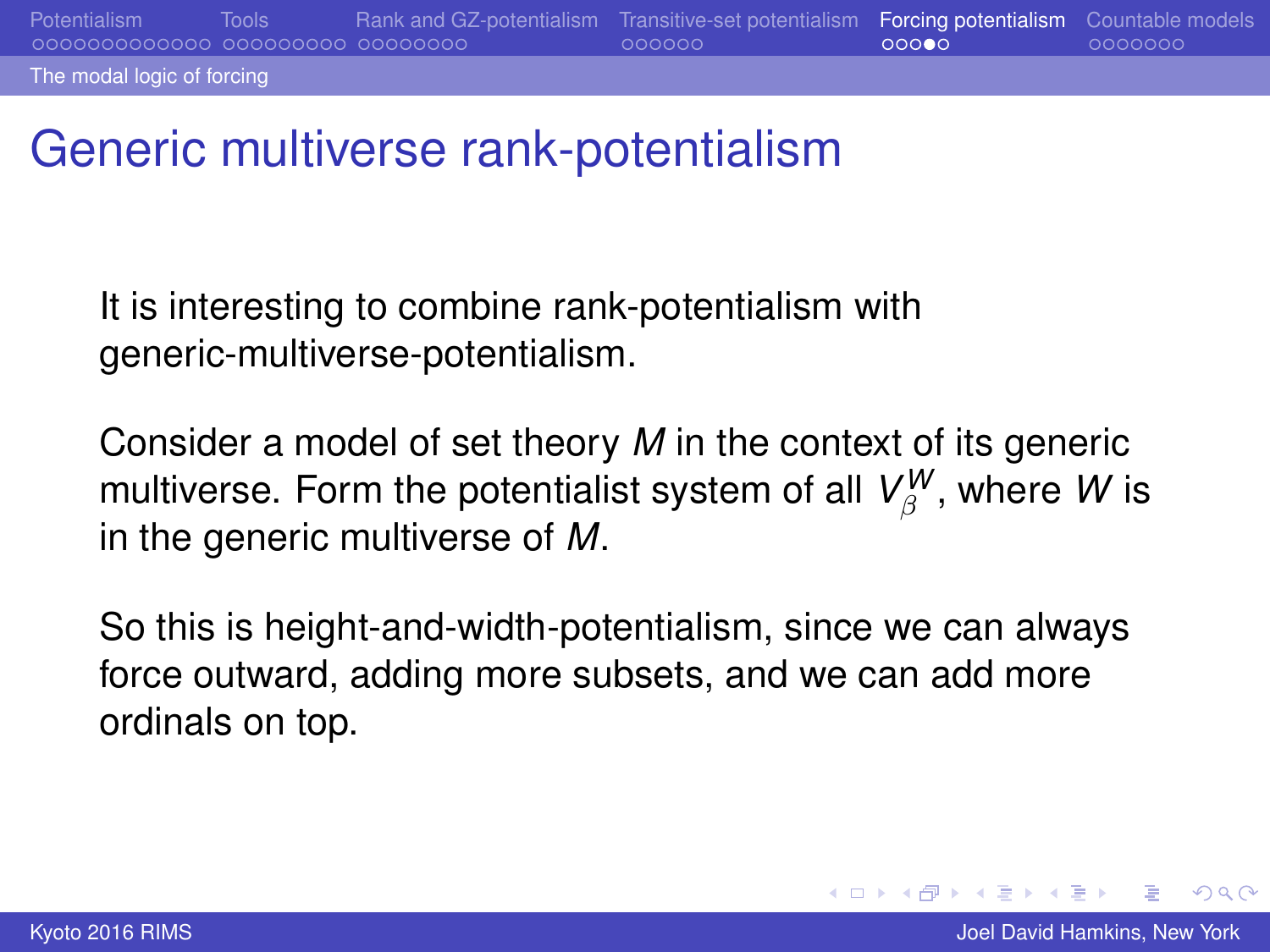<span id="page-43-0"></span>[The modal logic of forcing](#page-43-0)

# Validities of generic-multiverse rank-potentialism

### Theorem

*For generic-multiverse rank-potentialism over a fixed countable model of* ZFC*.*

- 1 *S4.2 is valid at every world for* L <sup>∈</sup>*-assertions with parameters.*
- 2 *The validities of any particular world are contained within S5, even when restricted to the sentences of set theory.*
- 3 *If* ZFC *is consistent, then examples show some worlds validate only S4.2.*

 $200$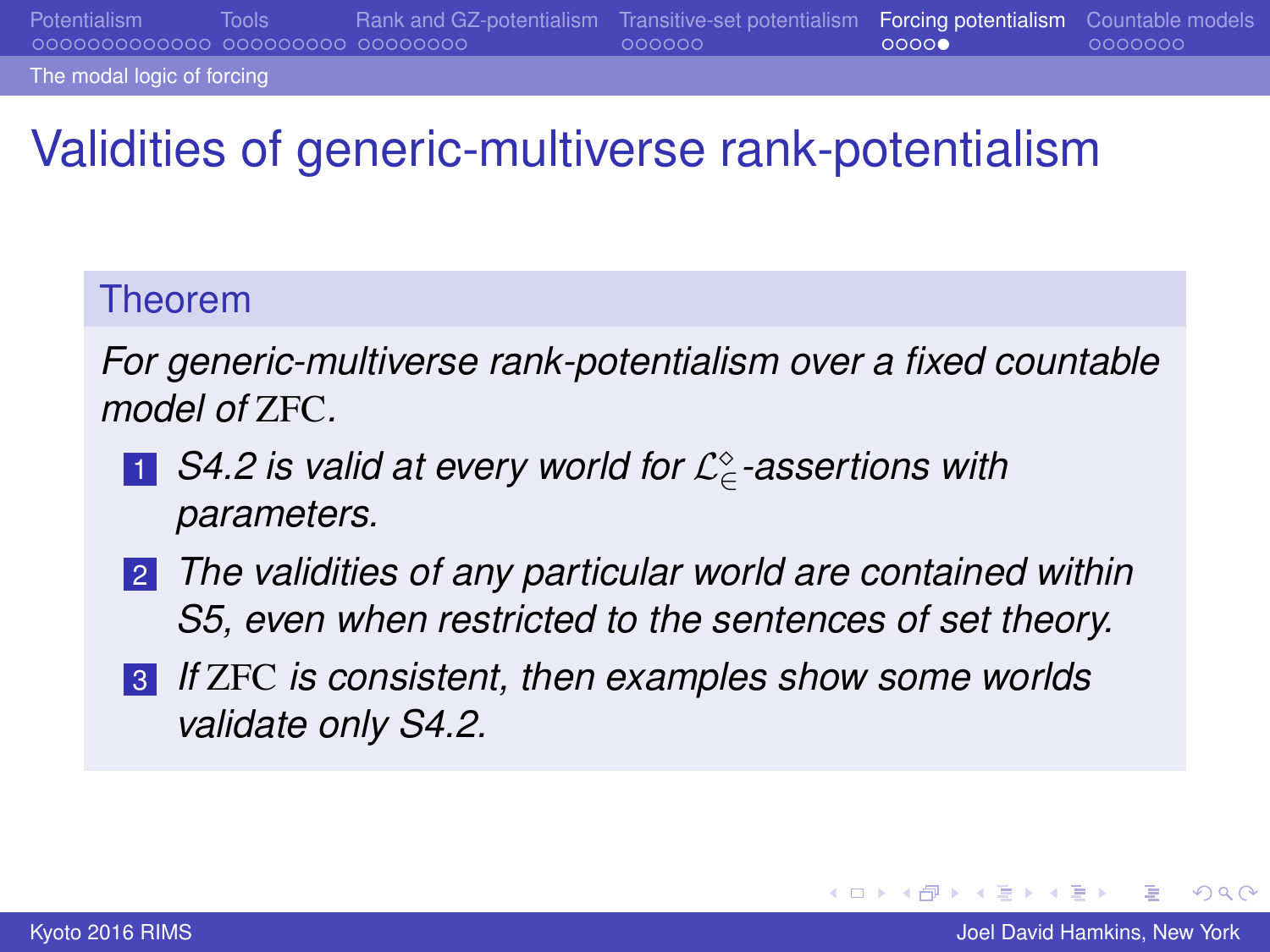<span id="page-44-0"></span>[Potentialism](#page-3-0) [Tools](#page-16-0) [Rank and GZ-potentialism](#page-25-0) [Transitive-set potentialism](#page-33-0) [Forcing potentialism](#page-39-0) [Countable models](#page-44-0) [The potentialism of countable transitive models of ZFC](#page-44-0)

### CTM potentialism

Consider the collection of countable transitive models of ZFC as a potentialist system.

This system exhibits both height- and width-potentialism.

 $2Q$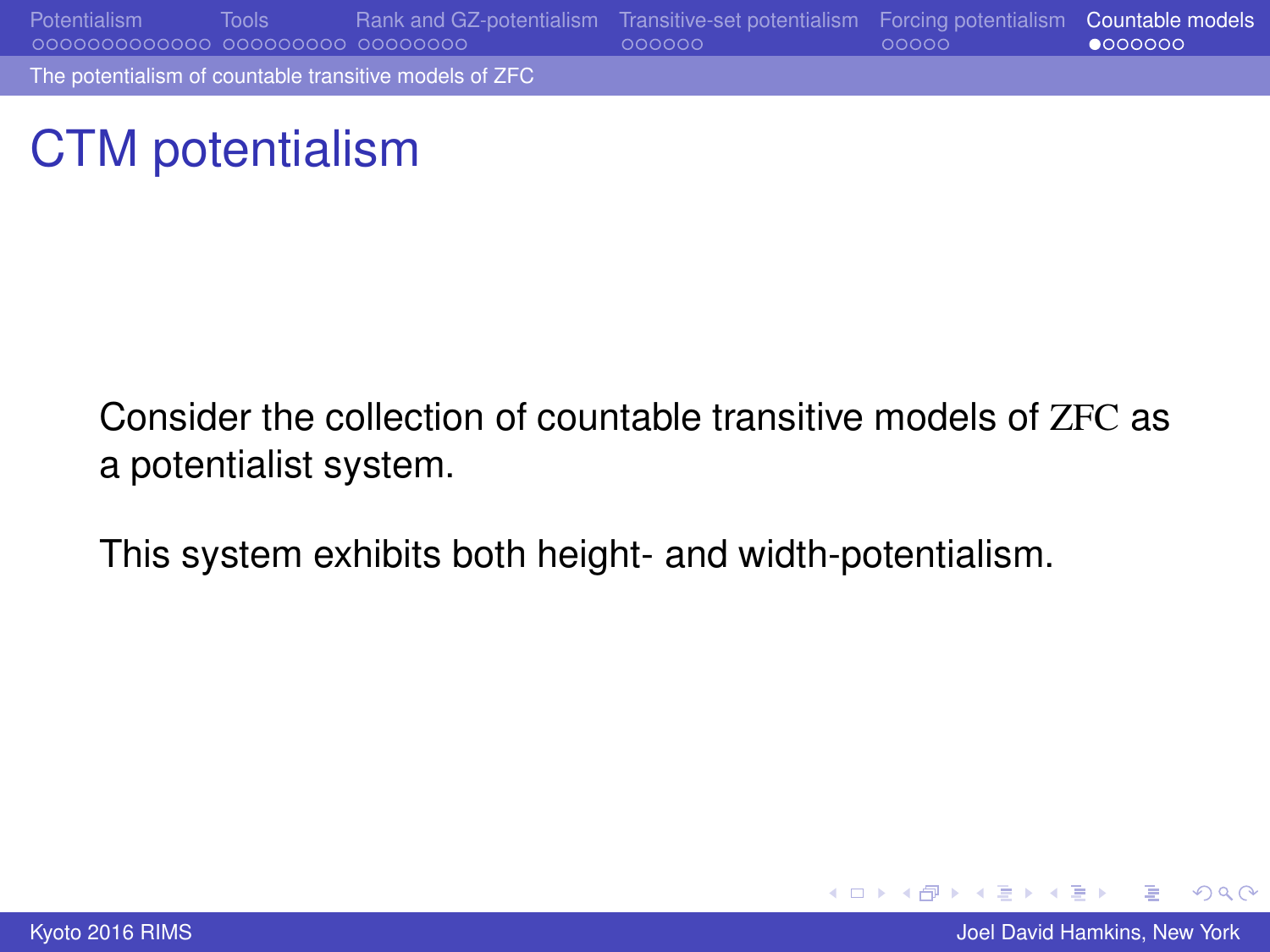<span id="page-45-0"></span>CTM potentialist validities

Assume every real is in a countable transitive model of ZFC (a weak large cardinal axiom). Then:

- Collection of countable transitive models of ZFC provides a potentialist account of  $H_{\omega_1}.$
- S4.2 is valid at every world, any language, with parameters.
- Some worlds validate only S4.2.
- Validities are always within S5.
- Some worlds validate S5 for sentences, no parameters.

For 3, use the Shephardson-Cohen model, which has buttons and switches.

With parameters, all worlds have exactly S[4.2](#page-44-0) [b](#page-46-0)[e](#page-44-0)[in](#page-45-0)[g](#page-46-0)[v](#page-44-0)[ali](#page-50-0)[d](#page-43-0)[.](#page-44-0)

 $\Omega$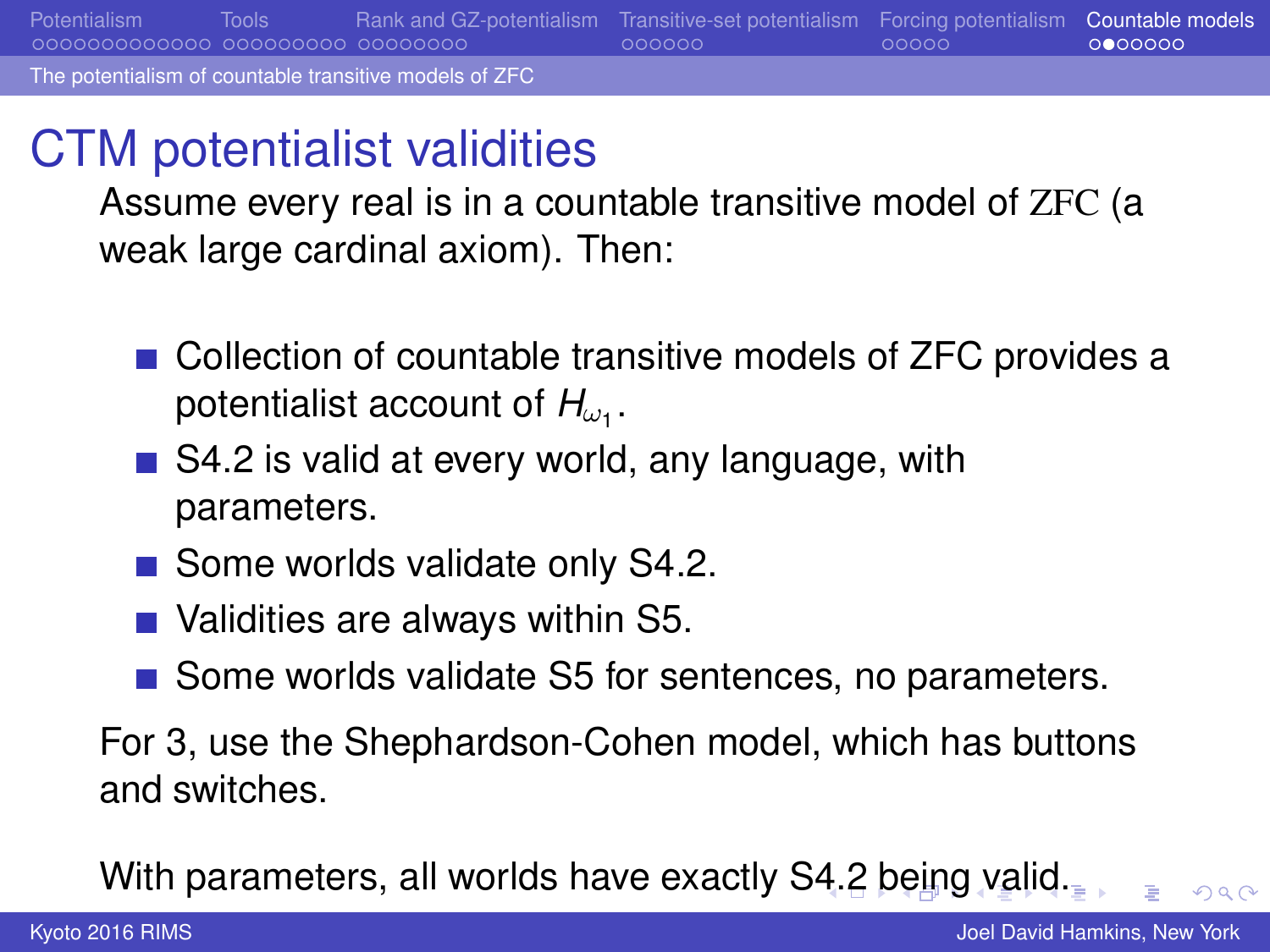<span id="page-46-0"></span>[Potentialism](#page-3-0) [Tools](#page-16-0) [Rank and GZ-potentialism](#page-25-0) [Transitive-set potentialism](#page-33-0) [Forcing potentialism](#page-39-0) [Countable models](#page-44-0)

[The potentialism of countable transitive models of ZFC](#page-46-0)

# Potentialist maximality principle

Let's elucidate the validity of S5, what we call the *potentialist maximality principle*.

 $\Diamond \Box \varphi \rightarrow \varphi$ 

#### Theorem

*If every real is in a countable transitive model of* ZFC*, then every world U* ∈ C *can be extended to a world W* ∈ C *validating S5* in any countable language extending  $\mathcal{L}^{\diamond}_{\in}$  (interpreted in *every model of* C*) with real parameters from U.*

### Proof.

The CTMs are upward  $\sigma$ -closed. Countably many instances of S5 to fulfill. Build a tower of models, achieving  $\Diamond \Box \varphi_n$  at stage *n*, if possible. Any model above the tower has S5.

つへへ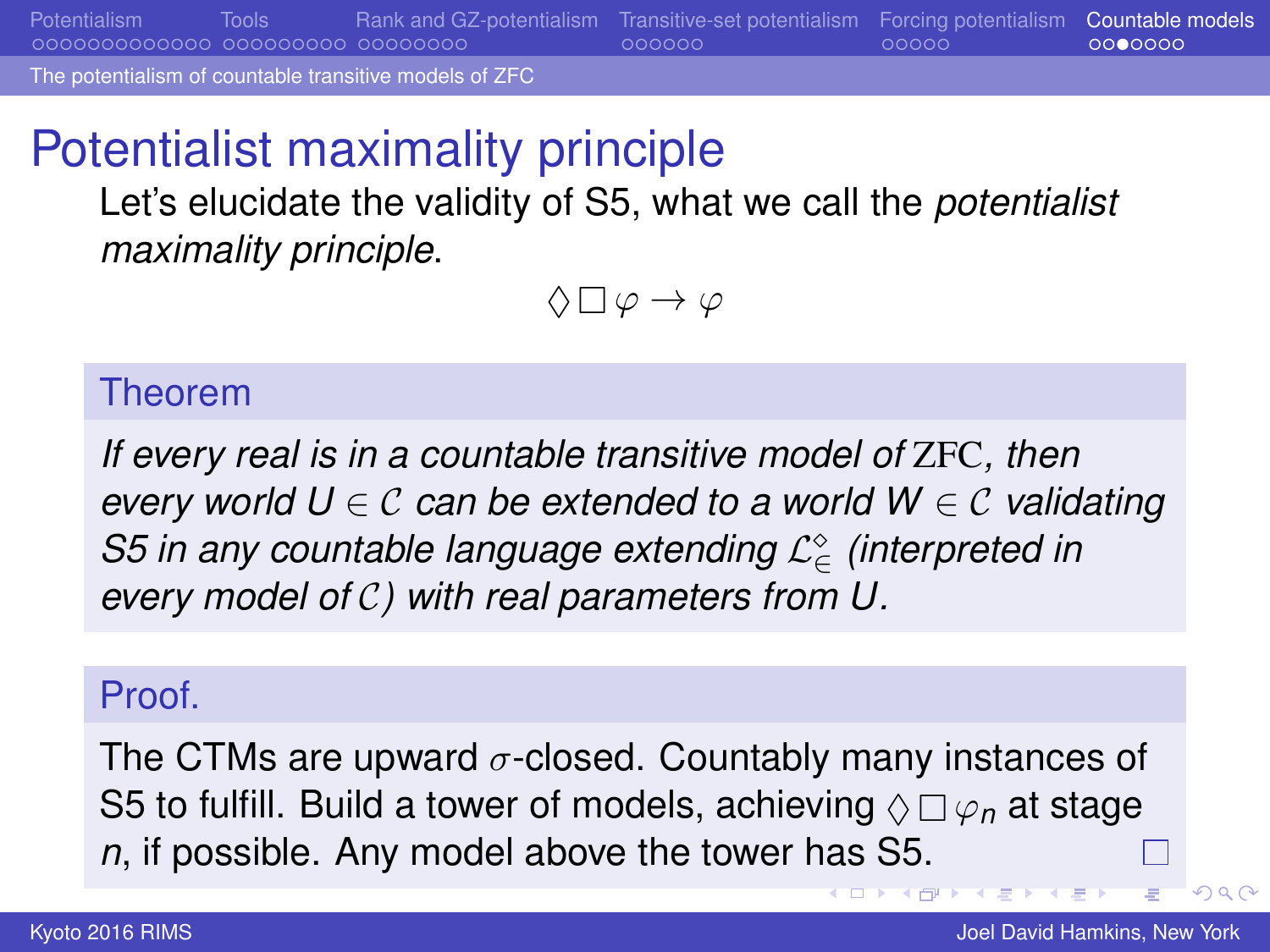### <span id="page-47-0"></span> $V=$ L and maximize

Although  $V = L$  is often viewed as limiting, nevertheless in the potentialist system of CTMs, it is possible that  $V = L$  is always recoverable by moving to a taller model, even when there are CTMs satisfying ZFC plus many large cardinals.

This perspective undercuts the view of  $V = L$  as necessarily limiting.

 $2Q$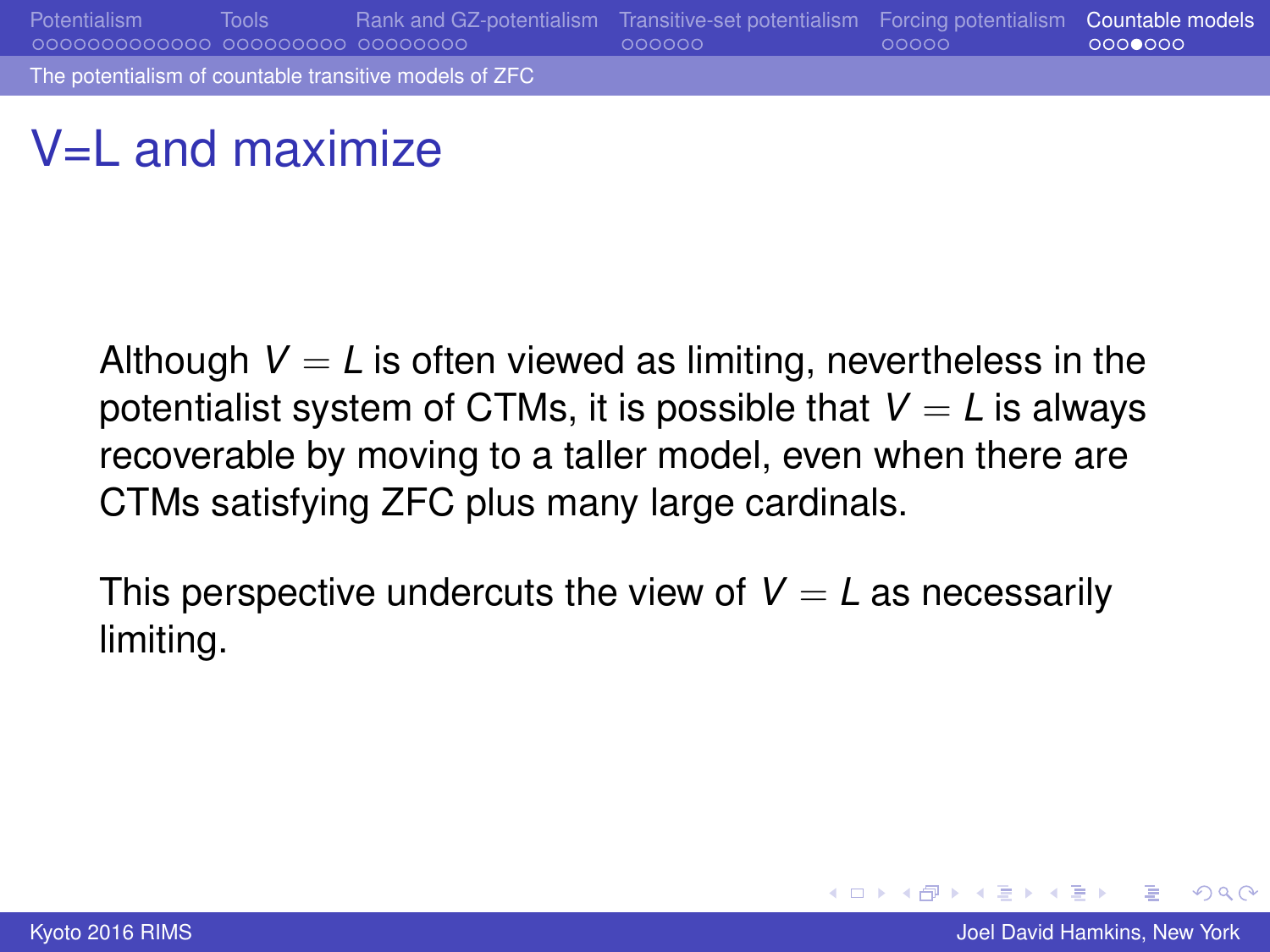<span id="page-48-0"></span>[Potentialism](#page-3-0) [Tools](#page-16-0) [Rank and GZ-potentialism](#page-25-0) [Transitive-set potentialism](#page-33-0) [Forcing potentialism](#page-39-0) [Countable models](#page-44-0)

[The potentialism of countable transitive models of ZFC](#page-48-0)

Countable models of ZFC

Lastly, let us consider the potentialist system consisting of the countable models of ZFC, under the substructure relation.

This includes the nonstandard models of set theory.

**[Kyoto 2016 RIMS](#page-0-0) Hamkins, New York 30 Automobile Accounts** and the United States of the United States of the United States of the United States of the United States of the United States of the United States of the United

 $2Q$ 

K ロ ⊁ K 伊 ⊁ K ヨ ⊁ K ヨ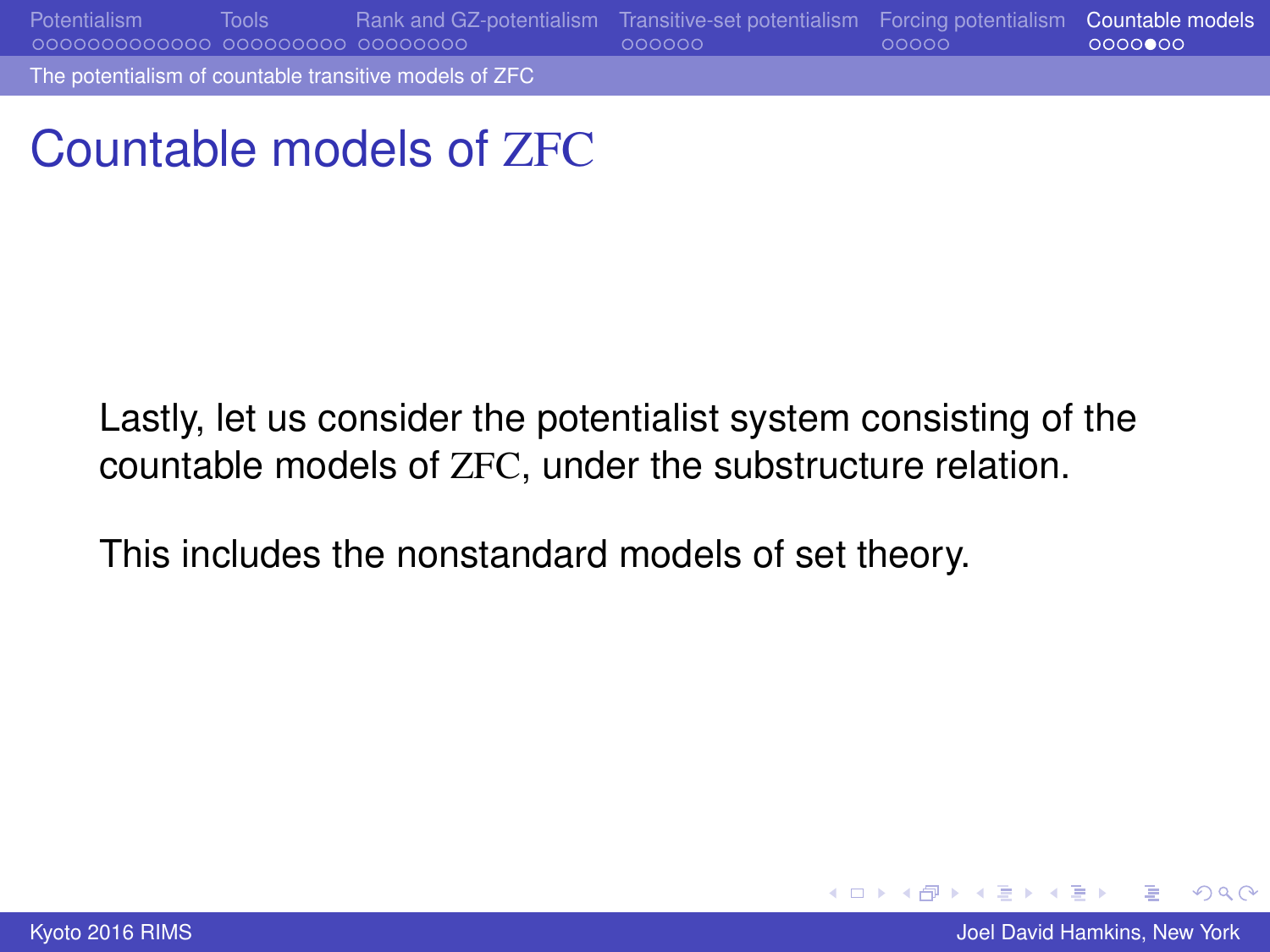<span id="page-49-0"></span>[Potentialism](#page-3-0) [Tools](#page-16-0) [Rank and GZ-potentialism](#page-25-0) [Transitive-set potentialism](#page-33-0) [Forcing potentialism](#page-39-0) [Countable models](#page-44-0)

[The potentialism of countable transitive models of ZFC](#page-49-0)

# Countable models of set theory

#### Theorem

*Consider the potentialist system of all countable models of* ZFC*, under the substructure relation.*

- 1 *S4.3 is valid at every world W for* L <sup>∈</sup> *assertions using parameters from W.*
- 2 *The validities of any particular world W are contained with S4.3, when restricted to* L∈*-assertions with parameters.*
- 3 *The validities of any particular world are contained within S5, when restricted to sentences in the language of set theory.*
- 4 *S5 is valid at every countable nonstandard model W of* ZFC *for* L <sup>∈</sup> *sentences.*

S4.3 follows from my embedding theorem: the countable models of set theory are linearly pre-ordered by embedd[abi](#page-48-0)l[ity](#page-50-0)[.](#page-48-0)

( □ ) ( <sub>□</sub> )

 $\Omega$